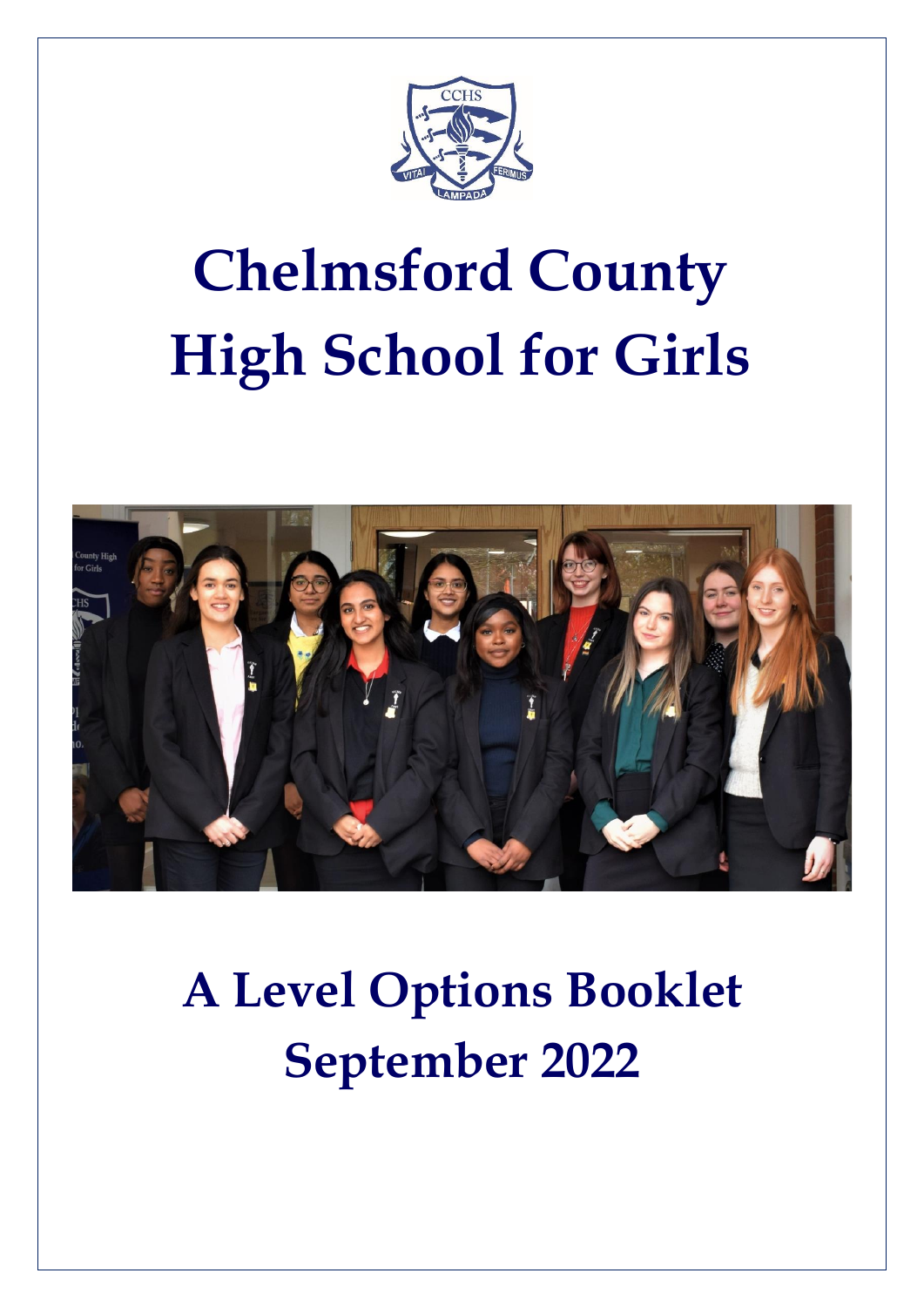### **The Curriculum**

The Sixth Form curriculum at CCHS is desgined both to prepare students to be successful in their examinations and therefore in meeting their university offers and job offers and also to enable them to succeed at university and thereafter. We therefore aim to provide a curriculum which stretches and challenges able students and helps them become involved in the intellectual challenge of their subjects. When choosing your sixth form options, you should prioritise the subjects that most interest you as these are the ones in which you are most likely to be successful. You should choose four A Level subjects from the list below; any combination of subjects is permissible and we hope that you will construct a personalised programme of advanced study.

In making choices you should reflect on:

- maintaining a sense of breadth in your programme of study given the variety of subjects available and the intellectual benefits associated with studying a range of different disciplines.
- the higher education requirements for planned/preferred degree courses or for specific careers.

CCHS teachers provide highly stimulating courses which blend key knowledge and concepts as well as an attention to critical engagement with epistemological questions.



In this subject booklet you will find a description of the syllabus for each subject, and the GCSE grades required for each. Please note that demand may determine whether or not a particular post-16 course will run.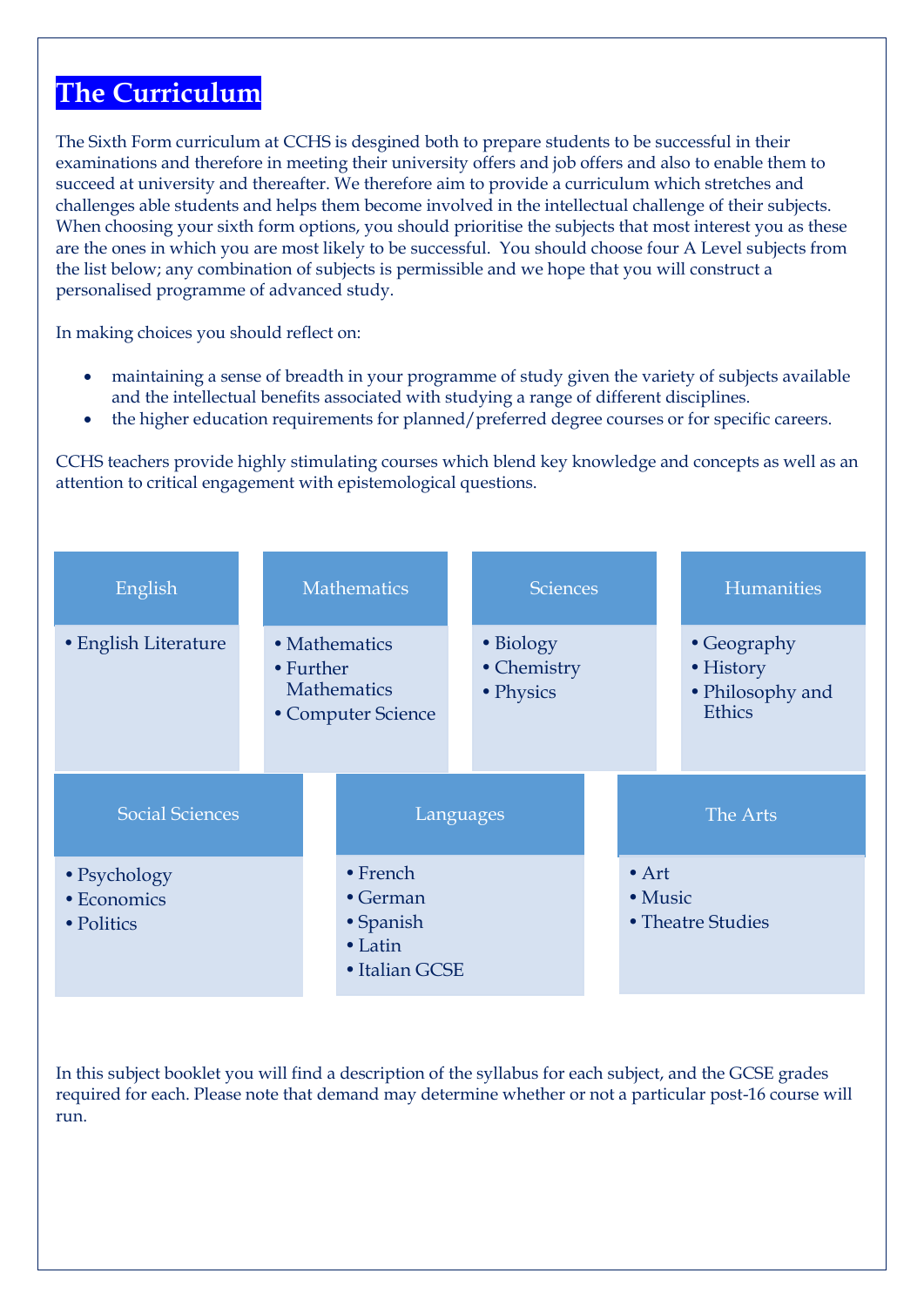### English Literature

**Examination Board: AQA Subject Leader: Mr M Carter**

#### **Outline of course content:**

- **Year One:** Paper 1: Love through the Ages study of one Shakespeare play (*Othello*), a range of unseen poetry both pre and post-1900 and one pre-1900 prose text, Charlotte Brontë's *Jane Eyre*.
- Independent Critical Study: Texts across Time (coursework) comparative critical study of two texts, at least one of which must have been written pre-1900. Students have free choice of texts.
- **Year Two**: Paper 2: Texts in Shared Contexts Option 2(b) Modern Times: Literature from 1945 to the present day. You will be studying three texts: one prose, one drama and one poetry, of which one must be written post-2000.
- Core texts include: Margaret Atwood's *The Handmaid's Tale*, Tennessee Williams' *A Streetcar Named Desire* and Carol Ann Duffy's *Feminine Gospels*.
- Study of unseen prose.

#### **Method of assessment:**

The A Level qualifications in English are linear: students will sit the A Level exams at the end of their A Level course.

#### **Reasons for studying the subject:**

- Love of reading; desire to develop knowledge and insight into literature.
- Transferable skills in essay writing and discussion techniques useful for many degree subjects and careers.
- Enjoyment of the exchange of ideas and opinions in the development of critical expertise.

### **Entry requirements:**

• GCSE Grade 7 or above in both English Language **and** English Literature.

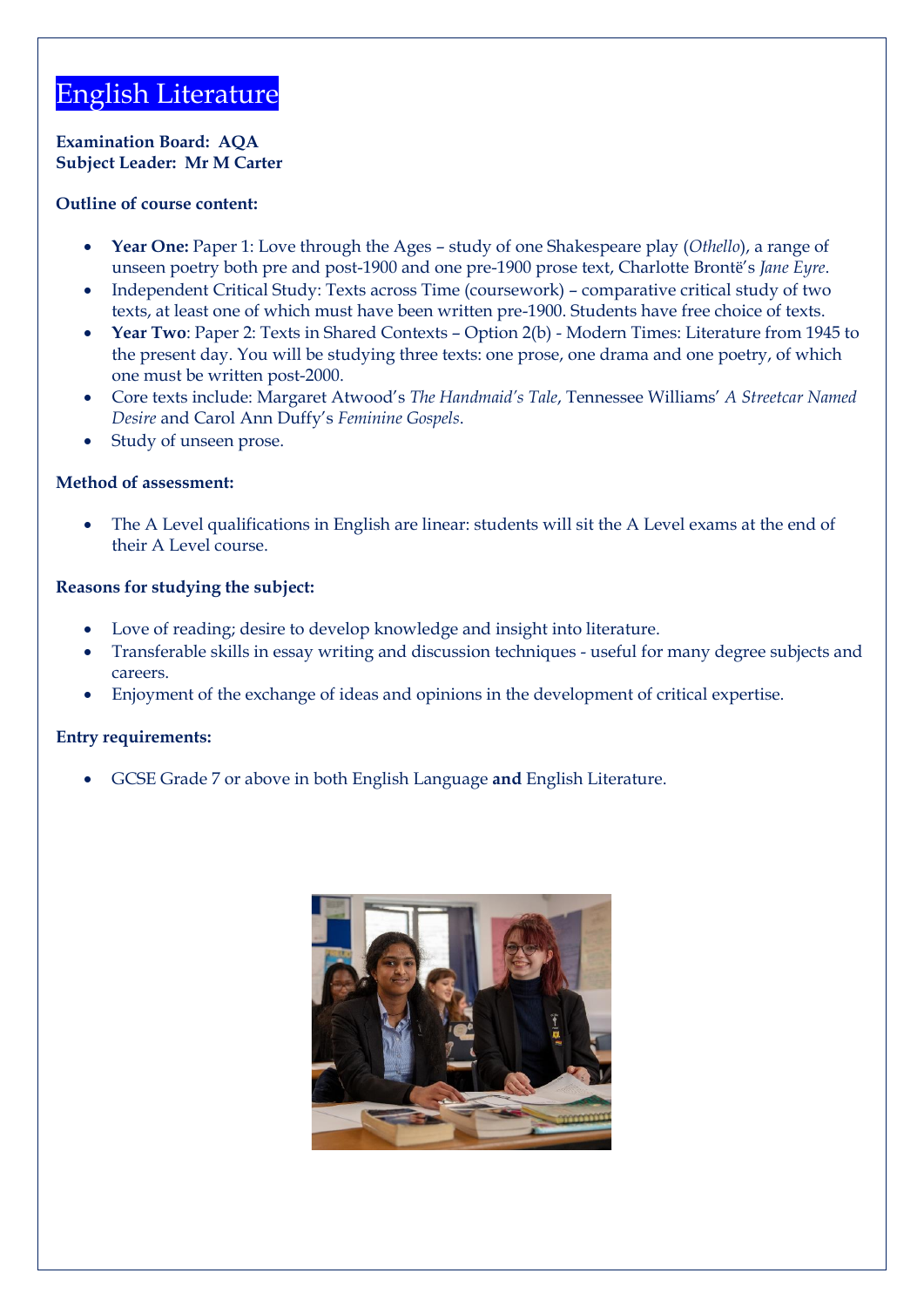### **Mathematics**

**Examination Board: Edexcel Course Requirement: Subject Leader: Mrs J Lockwood Casio fx-991EX or Casio fx-CG50**

## **Discount available via CCHS in September**

### **Outline of Course Content:**

The course is structured on a 2:1 ratio of pure mathematics to applied mathematics and the pure and applied components are assessed on separate papers enabling students to focus their preparation appropriately. We will be using the Edexcel examination board due to the clarity and structure of their questioning and the availability of resources to help with students' preparation.

### • **Paper 1: Pure Mathematics 1**

- Proof, algebra and functions, coordinate geometry in the (*x,y*) plane, sequences and series, trigonometry, exponentials and logarithms, differentiation, integration, vectors.
- **Paper 2: Pure Mathematics 2**  Proof, algebra and functions, coordinate geometry in the  $(x,y)$  plane, sequences and series, trigonometry, differentiation, integration, numerical methods.
- **Paper 3: Statistics and Mechanics Section A: Statistics -** statistical sampling, data presentation and interpretation, probability, statistical distributions, statistical hypothesis testing. **Section B: Mechanics -** quantities and units in mechanics, kinematics, forces and Newton's laws, moments.

### **Method of Assessment:**

This subject is assessed entirely by examinations.

### **Reasons for studying the subject:**

- At CCHS our A Level Mathematics course is delivered by subject specialists who have experience delivering every aspect of the A Level course, as well as the Further Mathematics course and STEP program for Oxford and Cambridge entrants.
- Studying Mathematics at A Level is an exciting opportunity to build on GCSE knowledge and to develop vital skills for the future. It is a great support to many other A Level subjects and is highly regarded by both universities and employers.
- Many higher education courses at university either require an A level in Mathematics, or it is strongly encouraged. These subjects can include Physics, Engineering, Computer Science or Economics as well as being useful in many other science disciplines.
- Students of Mathematics are confident problem solvers who approach decisions and challenges with confidence, logic and clarity. They are trained to apply knowledge gained in one context to other contexts and to choose the best technique necessary to solve any particular problem. Students of Mathematics are also excellent at making deductions and drawing inferences as well as justifying their reasoning and showing clarity in their arguments.

### **Entry requirements:**

• Grade 7 or above in GCSE Mathematics.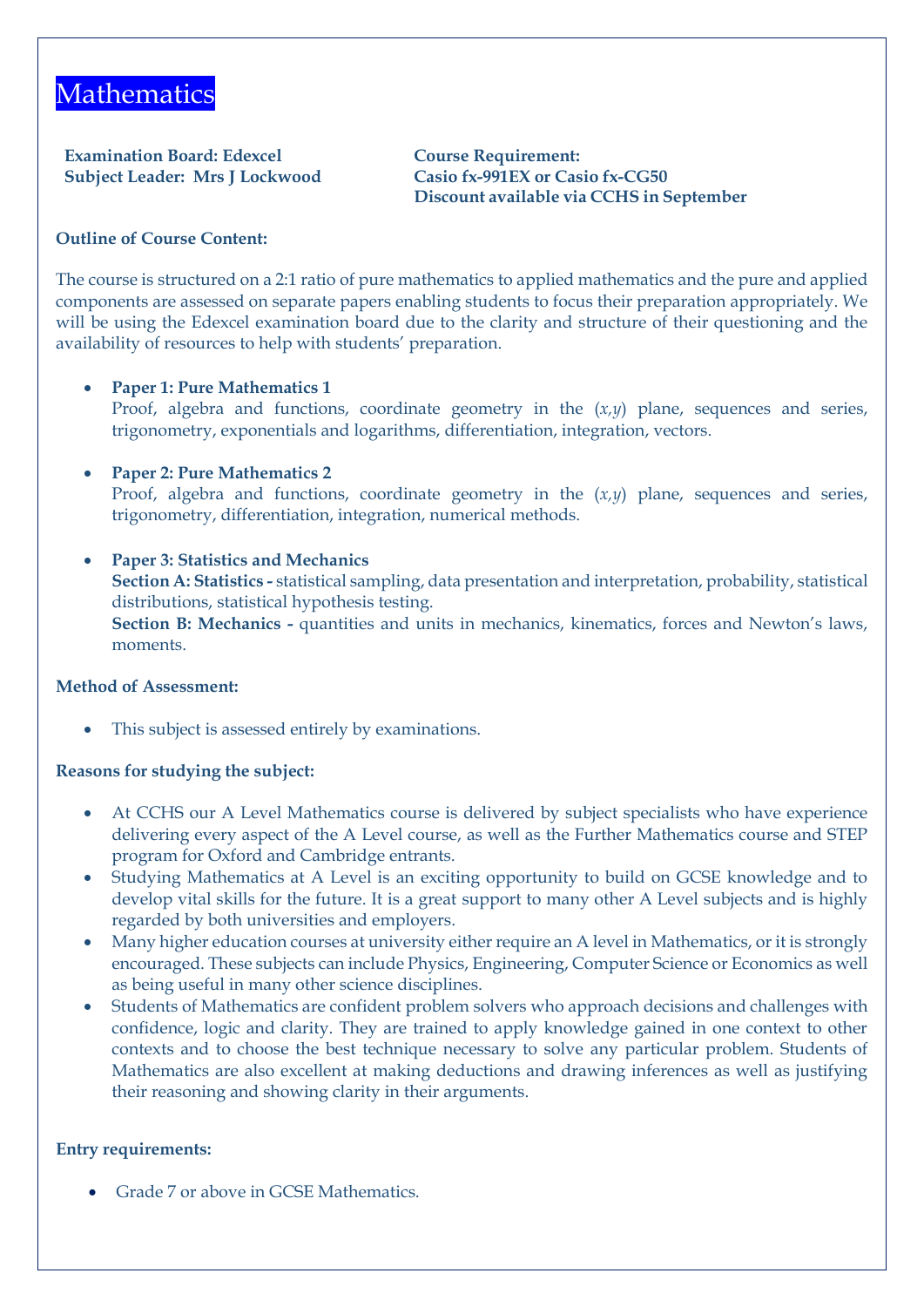### Further Mathematics

**Examination Board: Edexcel Course Requirement: Subject Leader: Mrs J Lockwood Casio fx-991EX or Casio fx-CG50**

## **Discount available via CCHS in September**

### **Outline of Course Content:**

The course requires all students to sit and complete Core Pure 1 and 2 (papers 1 and 2). You are then required to sit a further two options. At CCHS we cover 3 different modules as detailed below. All three papers can be taken with the best two results going forward to form the overall grade for the subject. This gives students the best preparation for a wide range of different higher education courses; Further Pure for the Mathematicians, Further Mechanics for the Physicists and Engineers and Decision for the Computer Science students.

- **Paper 1: Core Pure Mathematics 1**  Proof, complex numbers, matrices, further algebra and functions, further calculus, further vectors.
- **Paper 2: Core Pure Mathematics 2**  Complex numbers, further algebra and functions, further calculus, polar coordinates, hyperbolic functions, differential equations.
- **Paper 3: Further Mathematics Option 1**  Further Mechanics 1 – momentum, kinetic and potential energy, power, elastic strings and springs, elastic collisions.
- **Paper 4: Further Mathematics Option 2** Decision Mathematics 1 – sorting algorithms, grapth theory, shortest path alogrithms, route inspection, minimum spanning trees, linear programming, critical path analysis.
- **Paper 5: Further Mathematics Option 3** Further Pure 1 – Vectors, Conic sections, Inequalities, Taylor Series, Calculus, Differential equations.

### **Method of Assessment:**

This subject is assessed entirely by examinations.

### **Reasons for studying the subject:**

- At CCHS our A Level Further Mathematics course is delivered by subject specialists who have valuable experience in every aspect of the course, as well as supporting Oxford and Cambridge applicants with the STEP program.
- Studying Further Mathematics is an exciting opportunity to build on the Mathematics A Level and to develop vital skills for the future. It is a great complement to many other A Level subjects and is highly regarded by both universities and employers.
- This subject is especially relevant for students who are considering studying Mathematics, Engineering or Physics at university. It is not necessarily required for these courses but highly competitive universities will tend to expect students to have completed the course.

### **Entry requirements:**

• GCSE Grade 8 or above in Mathematics.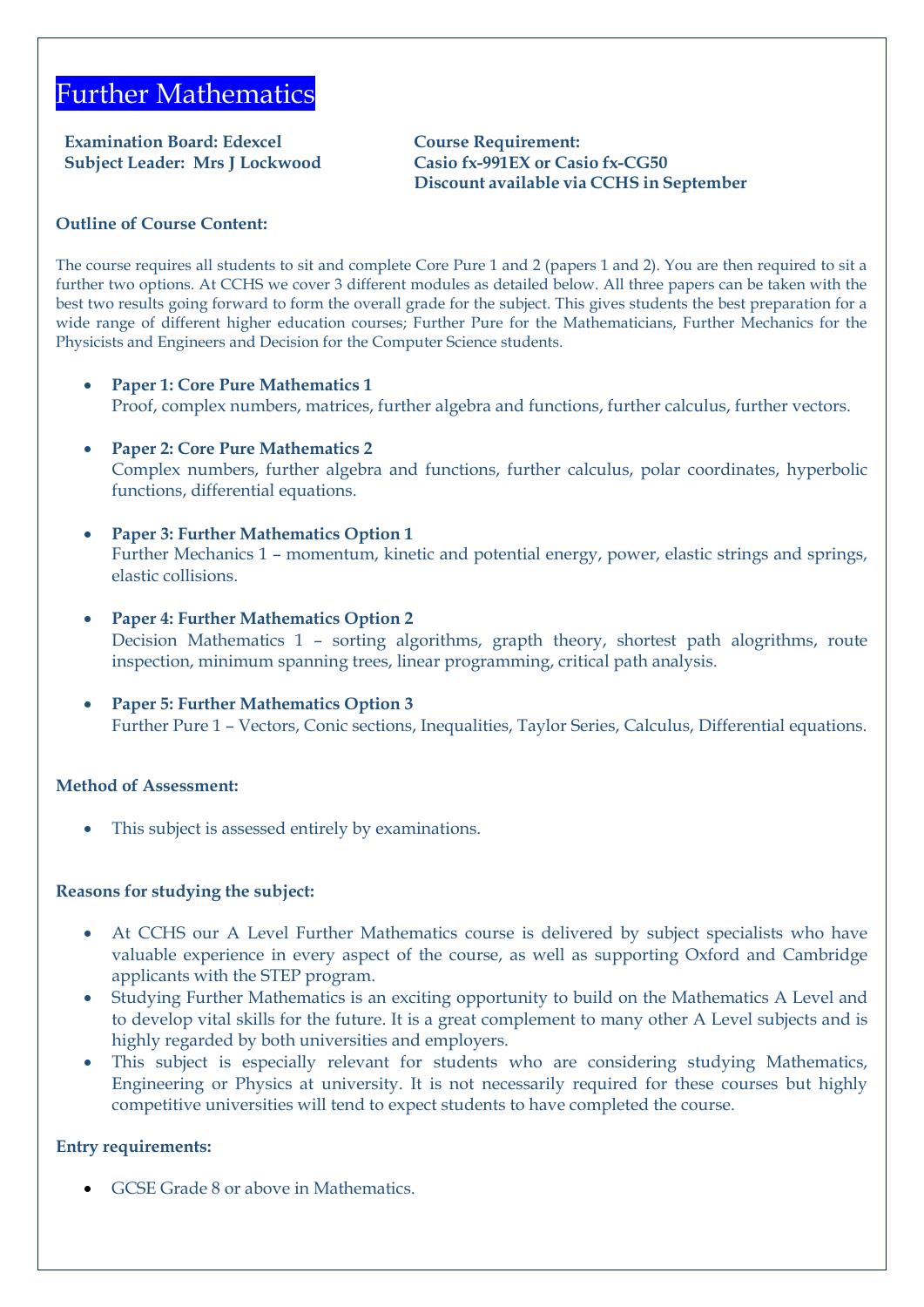### Computer Science

**Examination Board: AQA Subject Leader: Mrs N Khan**

#### **Outline of content of course:**

- Fundamentals of programming, data structure and algorithms.
- Theory of computation.
- Fundamentals of data representation.
- Fundamentals of computer systems.
- Fundamentals of computer organisation and architecture.
- Consequences of uses of computing.
- Fundamentals of communication and networking.
- Fundamentals of databases.
- Big Data.
- Fundamentals of functional programming.
- Systematic approach to problem solving.
- Non-exam assessment the computing practical project.

### **Method of assessment**:

- **Paper 1 40%: Fundamentals of Programming, Data Structures and Algorithms.** This paper tests a student's ability to program, as well as their theoretical knowledge of Computer Science, algorithms and data structure.
- **Paper 2 40%: Fundamentals of Computing, Networks and Databases.** This paper tests a student's ability to answer questions from the subject content using short answer and extended answer questions.
- **Non-Examination Assessment. 20%** The non-exam assessment assesses a student's ability to apply the knowledge and skills gained through the course to solve or investigate a practical problem.

### **Reasons for studying the course:**

- To develop your interest in and enthusiasm for Computer Science, leading to further study and potential careers in computing-related fields.
- To develop computational thinking skills; a process of producing generalised solutions to open ended problems. These critical thinking skills can be applied to a wide range of real-world problems.
- Computer Science will support further studies in Science, Engineering and Mathematics as well as being an exciting field of study in its own right.

- GCSE Grade 7 or above in Mathematics.
- GCSE Grade 7 or above in Computer Science.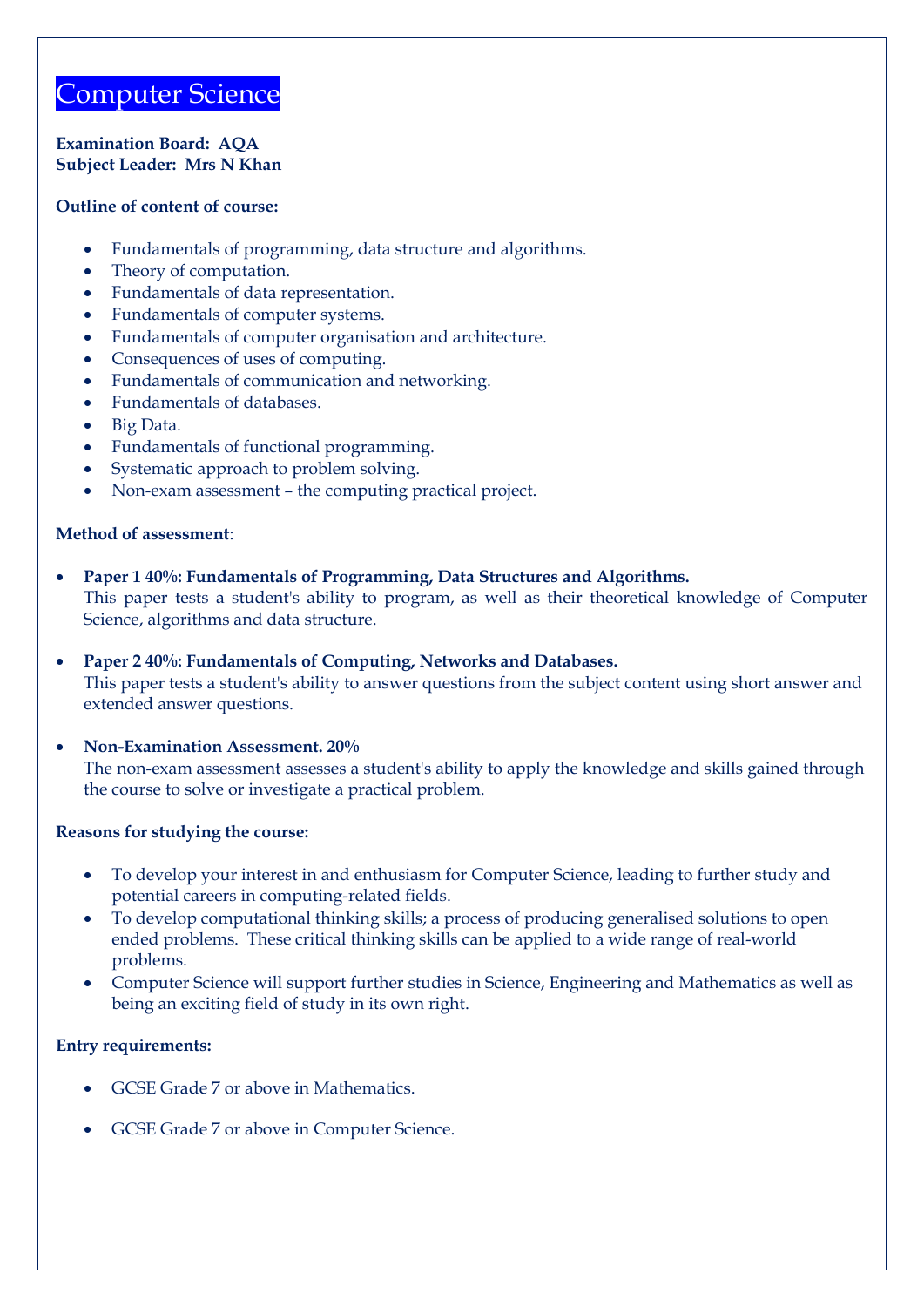### Biology

### **Examination Board: OCR Subject Leader: Mr M Rowell**

### **Outline of course content:**

- A Level Biology consists of 6 modules which are assessed by 3 examinations at the end of the A Level course. In addition to this there is a practical endorsement section, graded as pass or fail that is based on practical work and skills carried out throughout the 2 year course. Practical skills are also assessed within the terminal examination papers.
	- o *Module 1: Practical Skills in Biology*. Developing the skills of planning, implementing, analysis and evaluation and will be taught throughout the course often via practical activities.
	- o *Module 2: Foundations in Biology.* Study of cell structure, biological molecules, nucleic acids (DNA and RNA), enzymes, membranes and cell organisation and division.
	- o *Module 3: Exchange and Transport.* Study of exchange surfaces in plants and animals and also transport systems in animals and plants.
	- o *Module 4: Biodiversity, Evolution and Disease.* Study of communicable diseases, prevention of disease and immunity as well as biodiversity, classification and evolution.
	- o *Module 5: Communication Homeostasis and Energy (full A Level only).* Study of respiration, photosynthesis, homeostasis and excretion and nervous and hormonal communication.
	- o *Module 6: Genetics, Evolution and Ecosystems (full A Level only).* Study of inheritance, cellular control, biotechnical and also ecosystems, populations and sustainability.

### **Method of Assessment:**

• You will sit 3 written examinations, on Biological Processes, Biological Diversity and Unified Biology.

### **Reasons for studying the course:**

- Biology is a wide-ranging subject, overlapping into many other disciplines. Research and development in Biological Sciences is rapid and often in the news, so for the student, this is an exciting and up to date subject to study which will allow them to understand more of the developments that are occurring throughout the world.
- The Biology department at CCHS expects students to push themselves to learn beyond the confines of the specification and to enjoy finding out about living things for their own interest and to be able to work independently. Students are given a sound basis of knowledge in Biology and the opportunity to develop their understanding of the major systems and concepts. Practical skills that the students develop throughout the course allow them to learn from direct experience.
- The study of A Level Biology will be of use to any student considering a degree course in the Pure Sciences, Medical or Veterinary Sciences. It is also useful for those who wish to follow a more Languages, Creative or Humanities based set of A Levels but maintain some scientific skills or give their choices some balance.

### **Entry requirements:**

- Any one of:
	- o GCSE Grade 7 or above in Biology (separate Sciences)
	- o GCSE Grade 7-7 or above in Combined Science
- Achieving GCSE Grade 6 or above in GCSE Mathematics is also important.

This course is **not** suitable for students who have studied Applied Science at GCSE.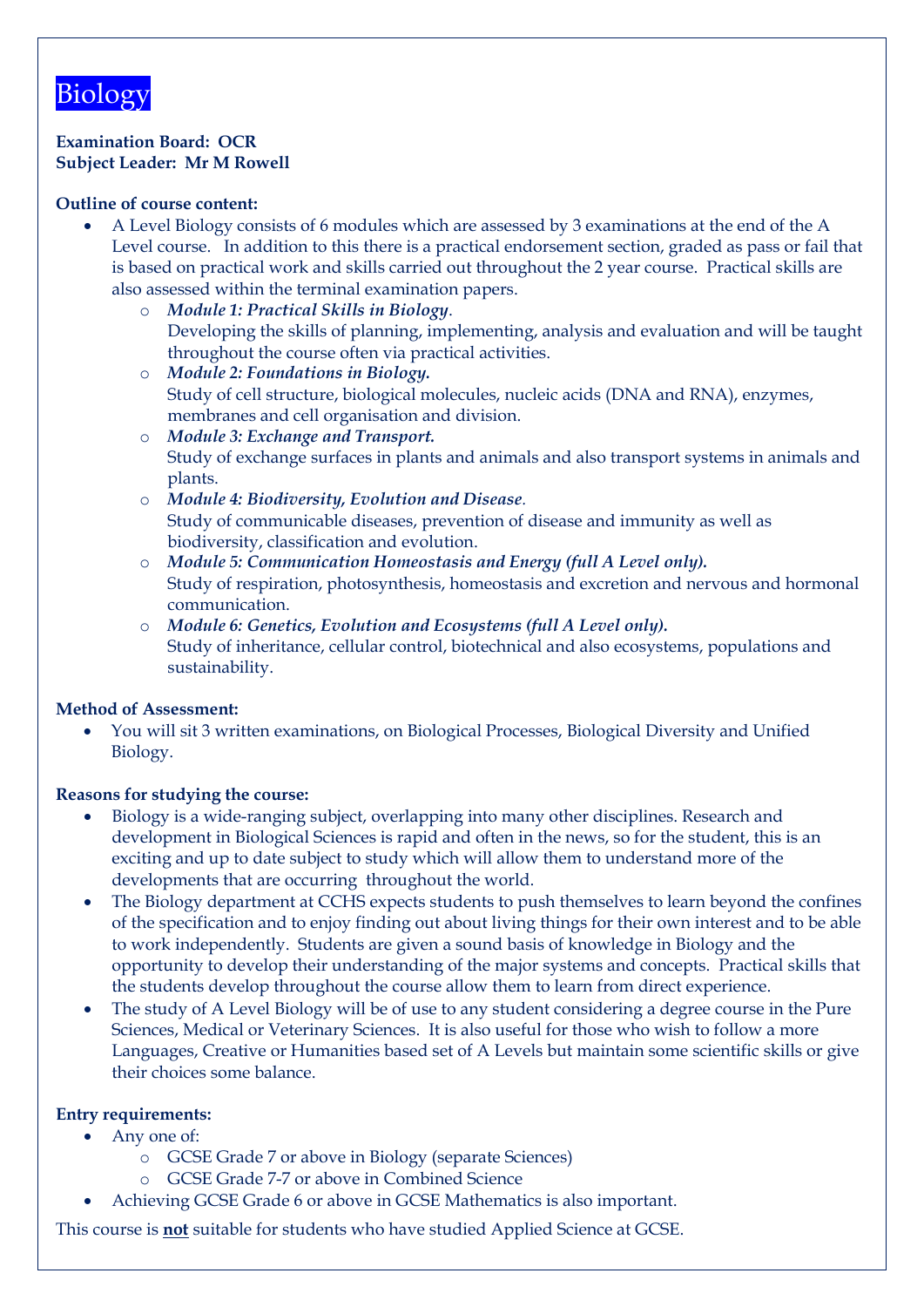### **Chemistry**

**Examination Board:** AQA **Subject Leader:** Dr D Noble

### **Outline of content of course:**

You will study:

- **Physical Chemistry**:
	- o Atomic structure, amount of substance, bonding, energetic, kinetics, equilibria, redox Chemistry. Thermodynamics, equilibrium constants, electrode potentials and acids, bases and buffers.
- **Inorganic Chemistry**:
	- o Periodicity, group 2, group 7, transition metals and reactions of inorganic compounds in aqueous solutions.
- **Organic Chemistry**:
	- o Alkanes, halogenoalkanes, alkenes, alcohols, analysis, isomerism, carbonyls, aromatic chemistry, amines, polymerisation, amino acids, proteins and DNA, synthesis, structure determination and chromatography.

### **Method of assessment**:

- The A-level qualification in Chemistry is linear. This means that students will sit all the exams at the end of their A Level course.
- The course is assessed solely by written examinations with a separate endorsement of practical skills via teacher assessment which, although recorded alongside the overall grade, does not contribute towards it.

### **Reasons for studying the course:**

- To develop your interest in and enthusiasm for Chemistry, including developing an interest in further study and careers in Chemistry.
- To appreciate how society makes decisions about scientific issues and how the sciences contribute to the success of the economy and society.
- Chemistry is essential for the study of Medicine, Veterinary Science and Dentistry. It is also useful for careers in research, marketing and the pharmaceutical, agrochemical and food industries.

### **Entry requirements:**

- Any one of:
	- o GCSE Grade 7 or above in Chemistry (separate Sciences)
	- o GCSE Grade 7-7 or above in Combined Science
- Achieving GCSE Grade 7 or above in GCSE Mathematics is also important.
- If you are considering a degree course for which Chemistry is an essential requirement, it is strongly recommended that you study Mathematics at A Level.

This course is **not** suitable for students who have studied Applied Science at GCSE.

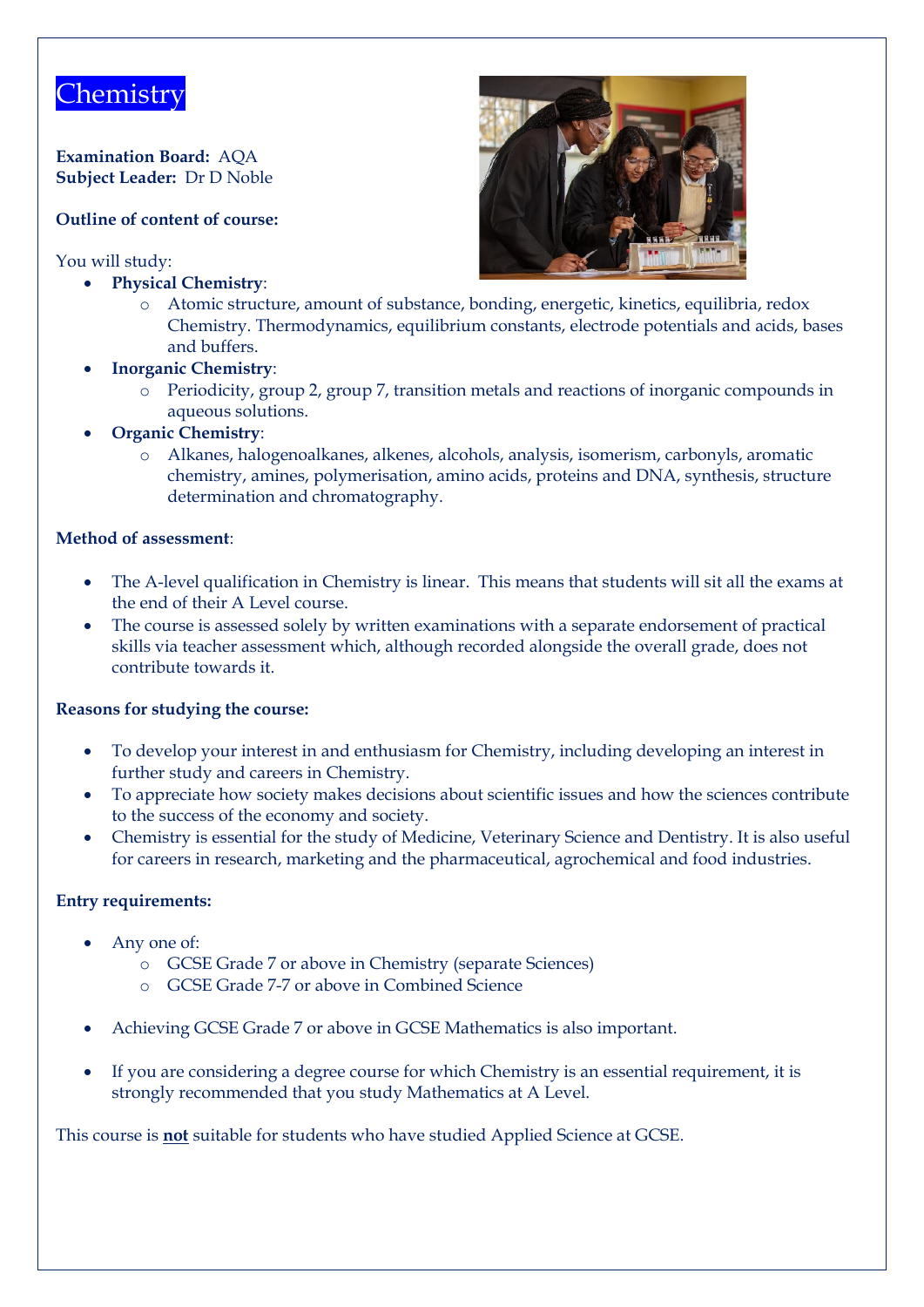### **Physics**

**Examination Board: OCR (A specification) Subject Leader: Mrs P Kurian**

### **Outline of content of course:**

- Development of Practical Skills
- Foundations of Physics
- Forces and Motion
- Electricity
- Waves and Quantum Physics
- Circular Motion and Oscillations
- Thermal Physics
- Gravitational, Electric and Magnetic Fields
- Nuclear and Particle Physics
- Medical Imaging
- Astrophysics and Cosmology

### **Method of assessment:**

- Three written assessments will be carried out in the summer of Year 13.
- A Level students will also be assessed on their practical skills (non-examination) as part of the practical endorsement.

### **Reasons for studying the course:**

- Students who follow this course gain a wide range of skills which equip them for success in life. Studying Physics develops your ability to analyse and solve problems theoretically and practically in any situation.
- It also develops your ability to comprehend and communicate your ideas orally and in writing and enables you to translate information to and from prose, graphs, numerical data, and diagrams.
- A Level Physics is a good preparation for many careers because it teaches you to think logically and analytically.
- At Advanced Level, Physics is very different from GCSE; the increased study time means we can discuss topics in much more detail which makes the subject more interesting and you will develop a deeper understanding of your current knowledge, discovering where all the equations you have been introduced to before, originate from.
- We have specialised Sixth Form equipment, some of which is unavailable at other schools or colleges, so that experiments can be more detailed and much more fun.
- The course is up to date with modern topics giving a broad base for future study.

- Any one of:
	- o GCSE Grade 7 or above in Physics (separate Sciences)
	- o GCSE Grade 7-7 or above in Combined Science
- GCSE Grade 7 or above in Mathematics.
- It is desirable that A Level Mathematics is studied alongside Physics.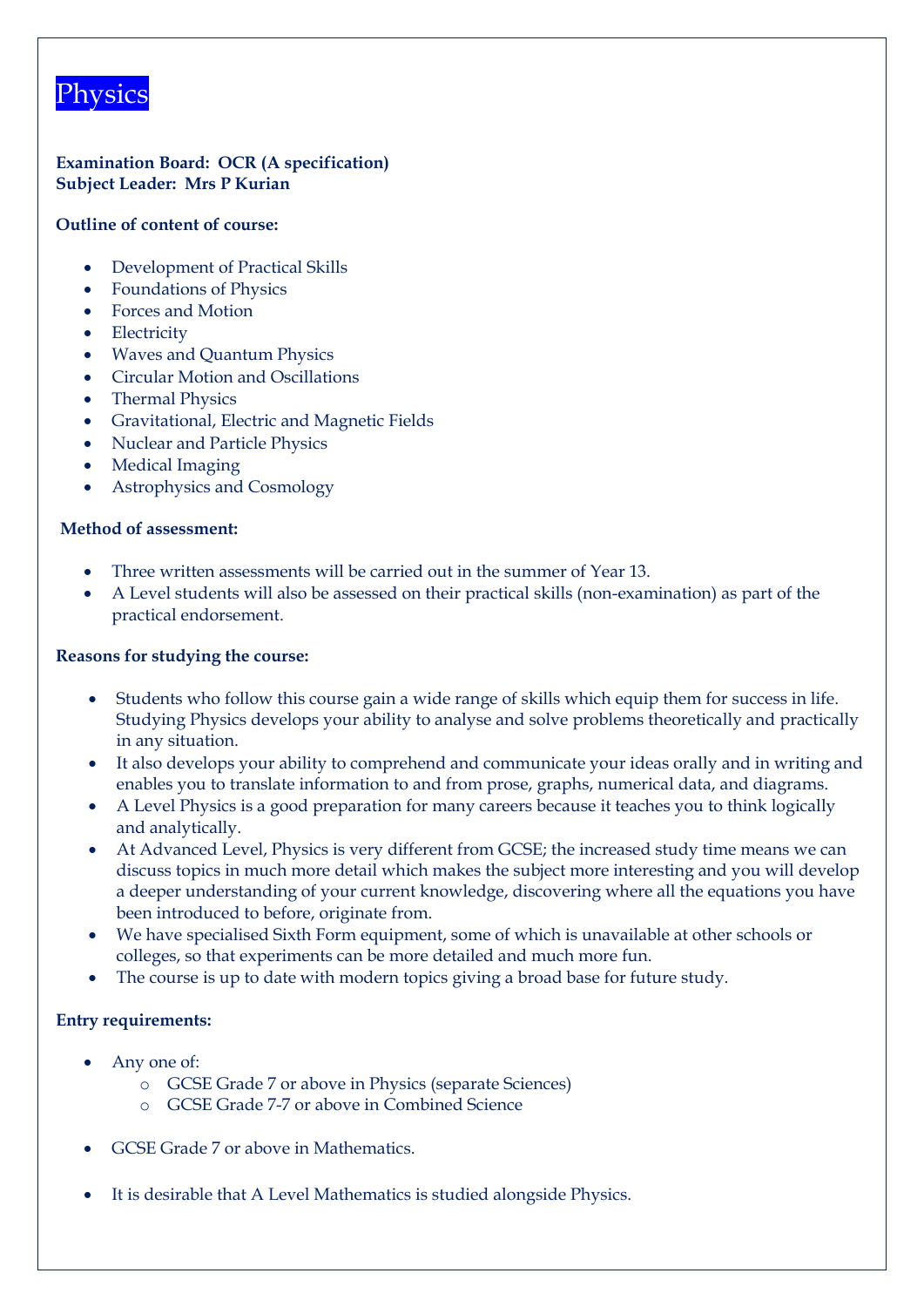### **Geography**

**Examination Board: AQA Subject Leader: Miss H Pocock**

### **Outline of content of course:**

- Introduction to Fieldwork Themes: An Exploration of the UK.
- Physical: Water and Carbon Cycles, Coastal Systems and Landscapes.
- Human: Global Systems and Global Governance, Changing Places.
- Physical topics: Hazards.
- Human topics: Population and the Environment.
- Field trip opportunities: a 6 day residential field trip to North Yorkshire during Year 12 (in which 2 days of Physical Geography fieldwork and 2 days of Human Geography fieldwork will be undertaken in line with examination specification requirements) and a one day field visit to Brentwood during Year 13 to explore the concept of place.

### **Method of assessment:**

- All examinations will be undertaken in Year 13 at the end of the A Level course.
	- o **Component 1 Physical Geography**:
		- Two and a half hour written examination worth 40% of the A Level.
		- Question types short answer, levelled responses and extended prose.
	- o **Component 2 Human Geography**:
		- Two and a half hour written examination worth 40% of the A Level.
		- Question types short answer, levelled responses and extended prose.
	- o **Component 3 Geographical Investigation**:
		- A 3000-4000 word investigative report which must include data collected in the field.
		- The investigation must be based on a question or issue defined and developed by the student relating to any part of the specification content.
		- Worth 20% of the A Level.
		- Marked by teachers and moderated by the AQA examining board.

### **Reasons for studying the course:**

- The vision of the AQA A Level Geography course is to 'excite student minds, challenge perceptions and stimulate investigate and analytical skills' (AQA, 2015). Studying A Level Geography at CCHS provides the opportunity to engage with a balanced, interrelated exploration of Physical and Human Geography within the UK and the wider world.
- To stimulate and develop an interest in people, places and environments.
- To understand the complex inter-relationships between people and their environment on a range of scales and places.
- To investigate the contemporary world and the changes occurring on a variety of scales.
- To develop a wide range of transferable skills and abilities through fieldwork, practical work and class work: data collection, presentation and analysis, skills using statistical analysis, communication skills, investigative skills, creative and critical thinking abilities and ICT skills.

- GCSE Grade 6 or above in Geography **or** a GCSE Grade 7 or above in English Literature.
- GCSE Grade 7 or above in History if GCSE Geography has not been studied.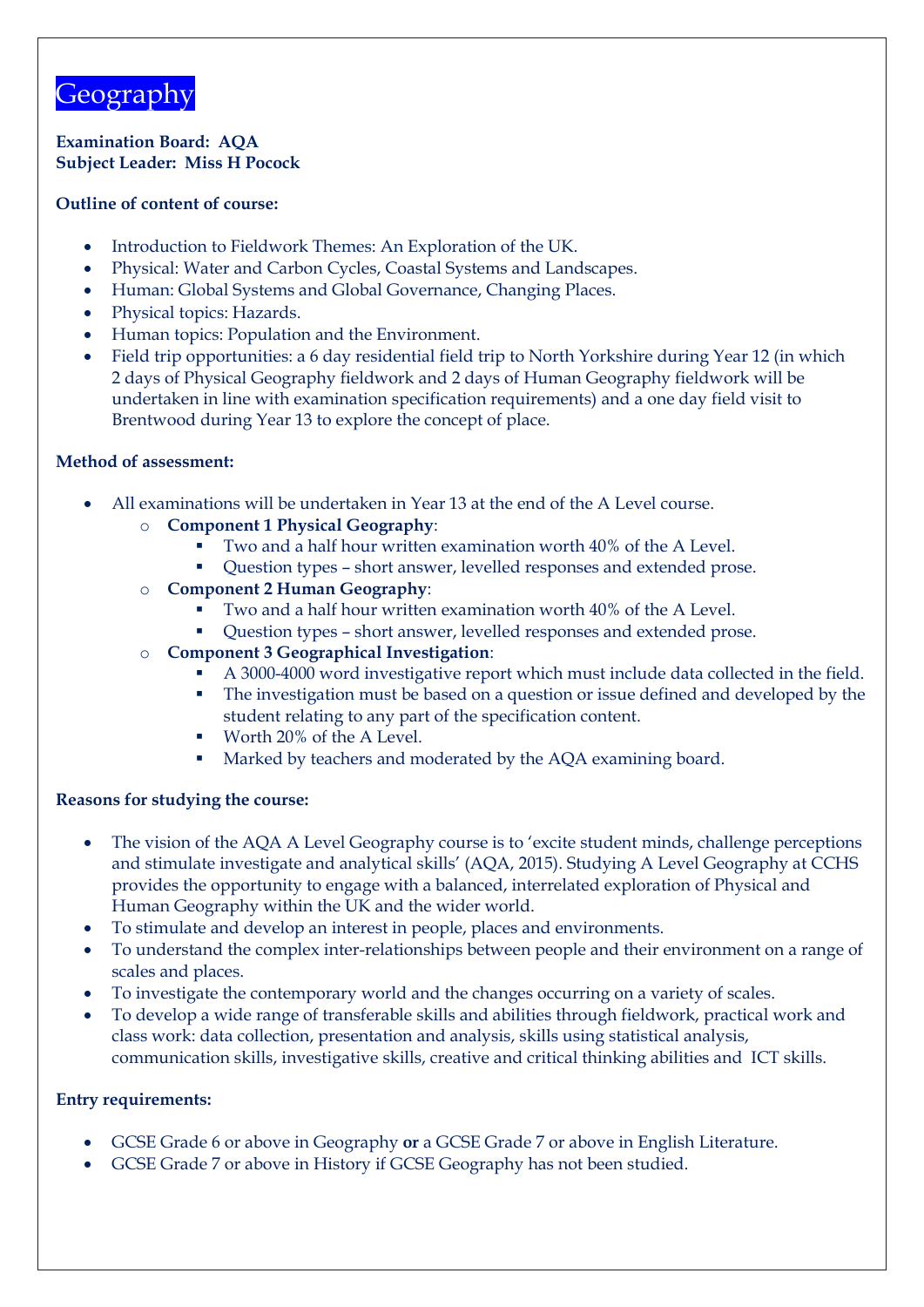### **History**

### **Examination Board: AQA Subject Leader: Mrs N Dawson Outline of content of course:**

The course gives students the opportunity to understand two key periods of change which have had a major impact on the History of this country and the wider world. A grounding in the eighteenth and nineteenth centuries will also enable a much wider and deeper understanding of the political conflicts facing the contemporary world. Furthermore, students are given the opportunity at A Level to undertake an original piece of research on African American Civil Rights in the USA, 1865 – 1974. Not only is this unit highly relevant, but it also develops students' independent learning skills and their skills at writing extended pieces of work. This course is therefore essential to any young woman who wishes to make sense of the world today and to bring about change.

- **The British Option** focuses on the British Empire between 1857 and 1967.
	- This paper allows students to study in depth the growth and contraction of the British Empire and its impact both on Britain and on indigenous peoples. The study of economic factors, ideas, attitudes and technological developments as well as of the influence of key individuals will help students develop a clear understanding of this vitally important period in global history. There will be a clear focus on countries in both Asia and Africa as well as the Middle East and on understanding the material from the perspective of people indigenous to these countries.
- **The non-British Option** focuses on France in Revolution, 1774-1815.
	- This option provides for the in-depth study of a key period of history which was to change the relationship between the ruler and the governed, not only in France but throughout Europe and, in time, the wider world. A study of France in Revolution embraces concepts such as absolutism, enlightenment, constitutionalism, democracy, republic and dictatorship. It also encourages consideration of issues such as the relationship between rulers and the ruled, the place of the Church in the State, the power of the people and promotes reflection on what makes and perpetuates revolution.

### **Method of assessment:**

- **The British Empire 1857–1967:** one examination of two and a half hours. Three questions are set, one compulsory which is linked to interpretations and is worth 30 marks. The other two questions are essays worth 25 marks each. The whole examination accounts for 40% of the total A Level.
- **France in Revolution 1774-1815:** one examination of two and a half hours to answer three questions, one compulsory which is linked to primary sources and which is worth 30 marks. The other two questions are essays and they are worth 25 marks each and the whole examination accounts for 40% of the total A Level.
- **Historical Investigation:** this is a personal study based on the topic of African American civil rights in the USA 1865-1974. This will take the form of a question of the student's choice and is 3,000 – 3,500 words long. This Investigation is worth 20% of the A level.

### **Reasons for studying the course:**

- History is an invaluable subject for anyone who wishes to pursue careers in management, politics, law, economics or business. This is because History, as the "mother of all social science", not only provides an education about the past, but also an understanding of political systems, philosophy, economics, psychology, media and sociology. It is therefore a very useful subject in combination with most others – especially English, Economics, Government and Politics, Geography, Philosophy, Latin and a Modern Foreign Language.
- This is a unique course which will enable students to pursue this subject at university to a very high level. They will acquire historical depth which will give students a real advantage if they wish to work towards a top class degree.

### **Entry requirements:**

• GCSE Grade 6 or above in History **or** GCSE Grade 7 or above in English Literature if GCSE History not studied.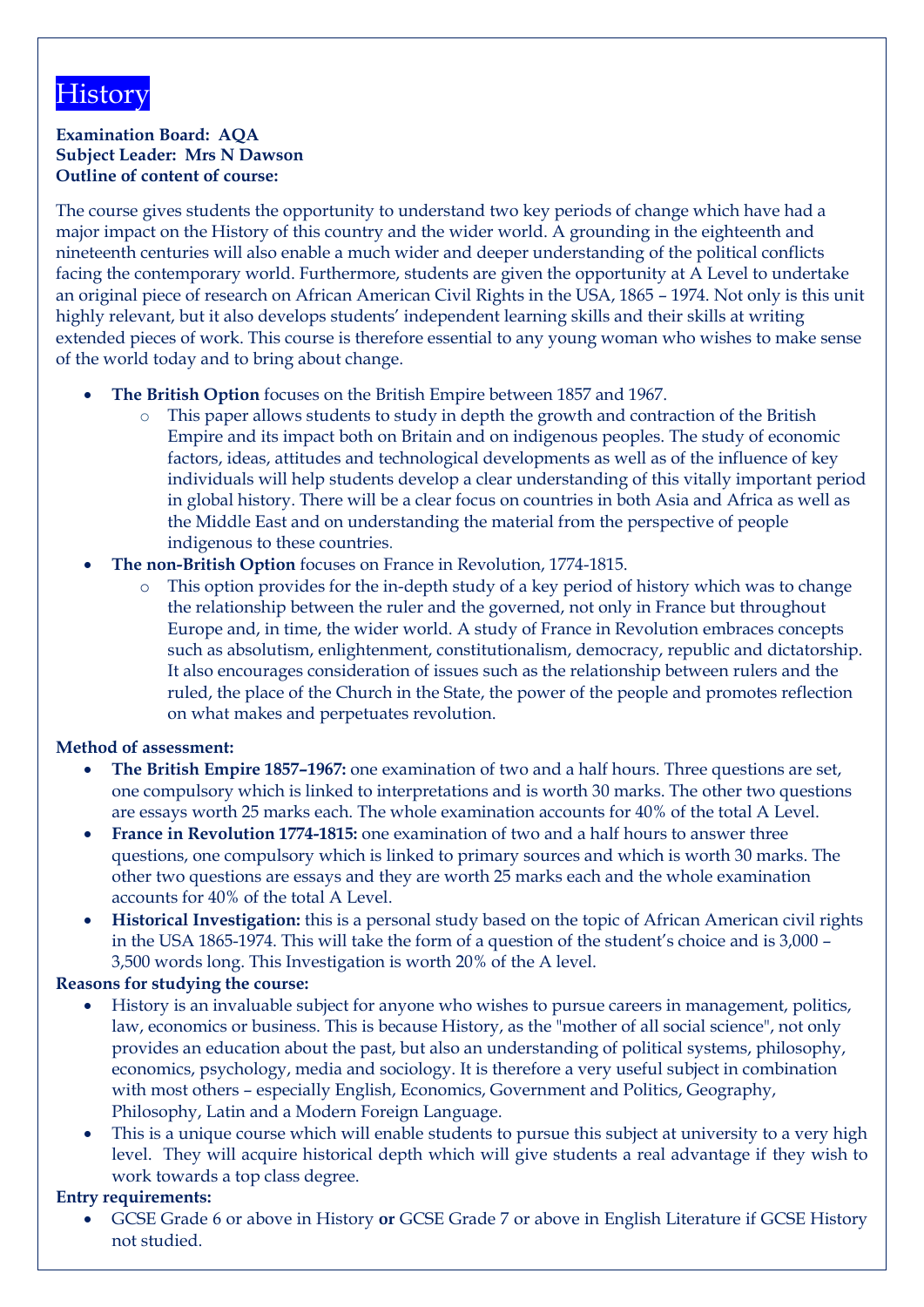### Philosophy and Ethics

**Examination Board: OCR – H173, H573 Subject Leader: Mrs L Onuegbu**

**Outline of Course Content:**

### • **Paper 1** - **Philosophy of Religion:**

The roots of western philosophy in the Greek philosophy of Plato and Aristotle, analysing reality, knowledge, causation and purpose. This leads to an exploration of concepts of the soul and the relationship between the material body and the immaterial mind. We then consider questions relating to life after death, religious experience and the existence of God. Finally we consider challenges to religious belief, claims about the nature of God and the nature and limitations of religious language, particularly in the context of more recent philosophical developments.

• **Paper 2** - **Religion and Ethics:**  This paper studies claims and ideas about what makes for good ethical characters and decisions, the application of ethical theories to moral dilemmas, the nature of ethical language and the nature and development of philosophies of ethics.

### • **Paper 3** - **Development in Christian Thought:**

This paper equips students with a knowledge of the development of Christian theology and of Christian teaching. This includes both Christian teaching on the soul, the afterlife and on the knowledge of God and Jesus Christ as well as discussion of the challenges of secularism and the responses of Christianity to that challenge. Modern theological concerns such as gender, sexuality and religious pluralism are extensively discussed.

### **Method of assessment:**

- All assessment is in the form of written examinations. There is no coursework.
	- o Paper 1: Philosophy of Religion 2 hour written paper 33.3% of total grade.
	- o Paper 2: Religion and Ethics 2 hour written paper 33.3% of total grade.
	- o Paper 3: Developments in Religious Thought 2 hour written paper 33.3% of total grade.

### **Reasons for studying the course:**

- Development of rigorous questioning which penetrates through to issues obscured by tradition or convenience. Development of critical judgement to develop advanced understanding through applying sound arguments based on the questions explored.
- Widely recognised transferable skills, such as articulate rational argument, encouraged by universities and professionally vital to Law, Medicine, Politics, Policy Making, Professional Philosophy, Education and Business Ethics.

### **Entry requirements:**

• GCSE Grade 6 or above in R.S **or** GCSE Grade 7 or above in English Literature if GCSE RS not studies.

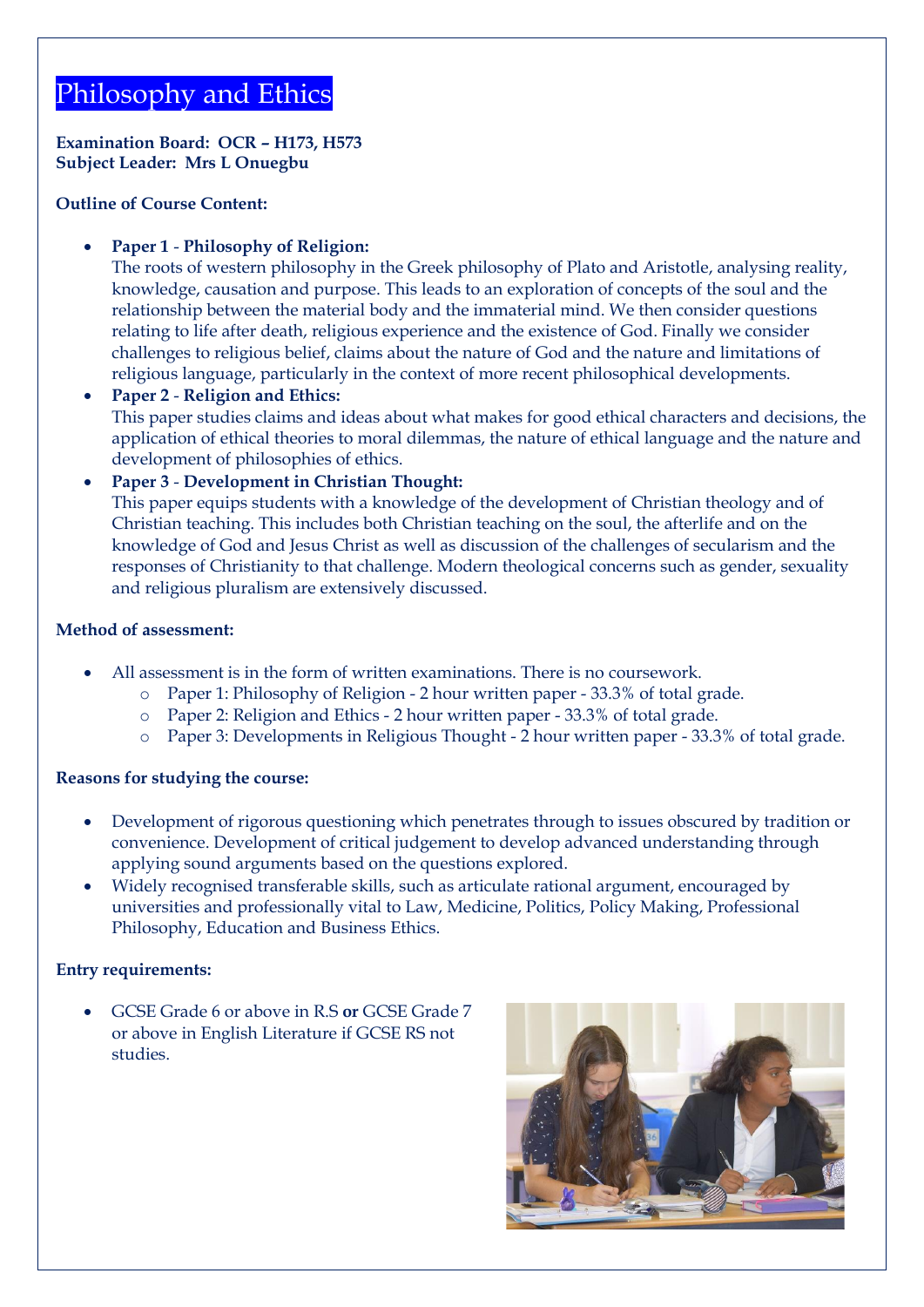### Psychology

### **Examination Board: AQA Subject Leader: Mrs H Ellen**

### **Outline of content of course:**

Psychology is the scientific study of human behaviour and tries to explain why people think, feel and behave as they do. For example, have you ever wondered why people develop phobias? Or why we form attachments with others? This A Level course provides an exciting opportunity to study an array of fascinating topics including:

- Social Influence, Memory, Attachment and Psychopathology *(Paper 1 'Introductory Topics in Psychology').*
- Approaches in Psychology, Biopsychology, and Research Methods *(Paper 2 'Psychology in Context').*
- Issues and debates in Psychology, Relationships, Schizophrenia and Aggression *(Paper 3 'Issues and Options in Psychology').*

Students will also learn a variety of skills including analytical thinking, improved communication, problem solving and many more. These skills will help to prepare you for an exciting future, with a range of excellent career options *(AQA.org.uk)*.

### **Method of assessment:**

This is a two-year (linear) course and students will sit three examination papers at the end of their second year.

- Each paper will be assessed using a combination of multiple choice, short answer and extended writing questions.
- This course includes a heavy focus on scientific enquiry, so an interest in biological sciences is recommended.
- Overall at least 10% of the marks in assessments for Psychology will require the use of mathematical skills. These skills will be applied in the context of A Level Psychology and will be at least the standard of higher tier GCSE mathematics.
- The examinations will also require students to be able to write highly detailed and cohesive extended essay answers.

### **Reasons for studying the course:**

- Psychology is a new and exciting subject area for students. It is multifaceted and therefore provides an enriching and challenging programme of study with many transferable skills.
- It is a diverse subject that considers many different approaches of human behaviour. For example, part of Social Psychology focuses on the influence of a group majority, whereas in Biological Psychology you might look at how various parts of the brain are linked to criminality and aggressive behaviour. It is therefore a subject that combines well with a variety of other A Level courses.
- If you are a student who is interested in working with people, then this could be a good subject choice for you. Many Psychologists work in the health and education services but graduates can be found in applied areas such as medicine, business and marketing, human resources, law, sport and forensic psychology. Others may select different industries or careers which recognise the value of knowledge and skills in this subject, such as personnel and the civil service. For more information you can visit the British Psychological Society website: [www.bps.org.uk.](http://www.bps.org.uk/)

- GCSE Grade 6 or above in Biology (GCSE Grade 7 in Additional paper for dual award Science).
- GCSE Grade 6 or above in English Literature.
- GCSE Grade 6 or above in Mathematics.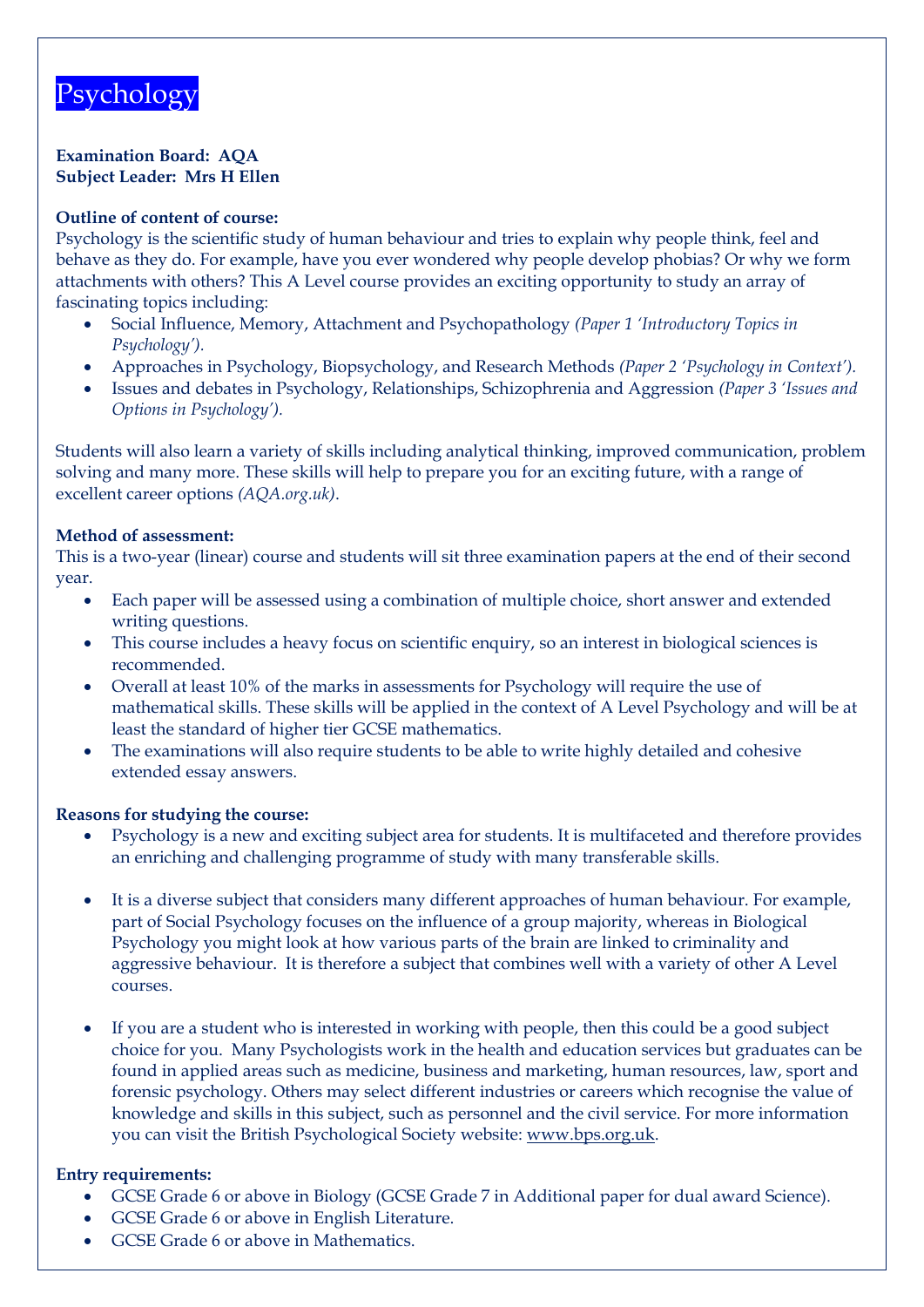### **Economics**

### **Examination Board: OCR Subject Leader: Mr J Moore**

### **Outline of content of course:**

- The course will cover **Microeconomics** which concerns issues such as:
	- o Changes in prices, wages and inequality.
	- o The power of firms.
	- o What can be done to save the environment?
- Students will also study a module on **Macroeconomics** which concerns issues such as:
	- o Growth, employment and quality of life.
	- o Different viewpoints on how to solve the world's problems.
	- o Trade, globalisation and the financial crisis.
- We will, in addition look at the real world application of themes in Economics.

### **Method of assessment:**

• A Level Economics will be assessed using three papers (33.33% each) where paper 1 and 2 will use essays and data response questions for the two papers on microeconomics and macroeconomics. The third paper (Themes in Economics) will be based on multiple choice and extended data response questions - the case study approach.

### **Reasons for studying the course:**

- Economics is a very popular choice at A Level and students who have completed the course have described it as "fun, informative, interesting and very well organised".
- People study Economics because they are interested in current affairs and they want to be informed about what is happening in our world.
- It also encourages analytical and evaluative skills, which are important transferable skills in our ever changing world.
- Results for the previous examination specifications in Economics have been excellent and many students have continued with the subject to a higher level at university.

### **Entry requirements:**

• GCSE Grade 7 or above in Mathematics.

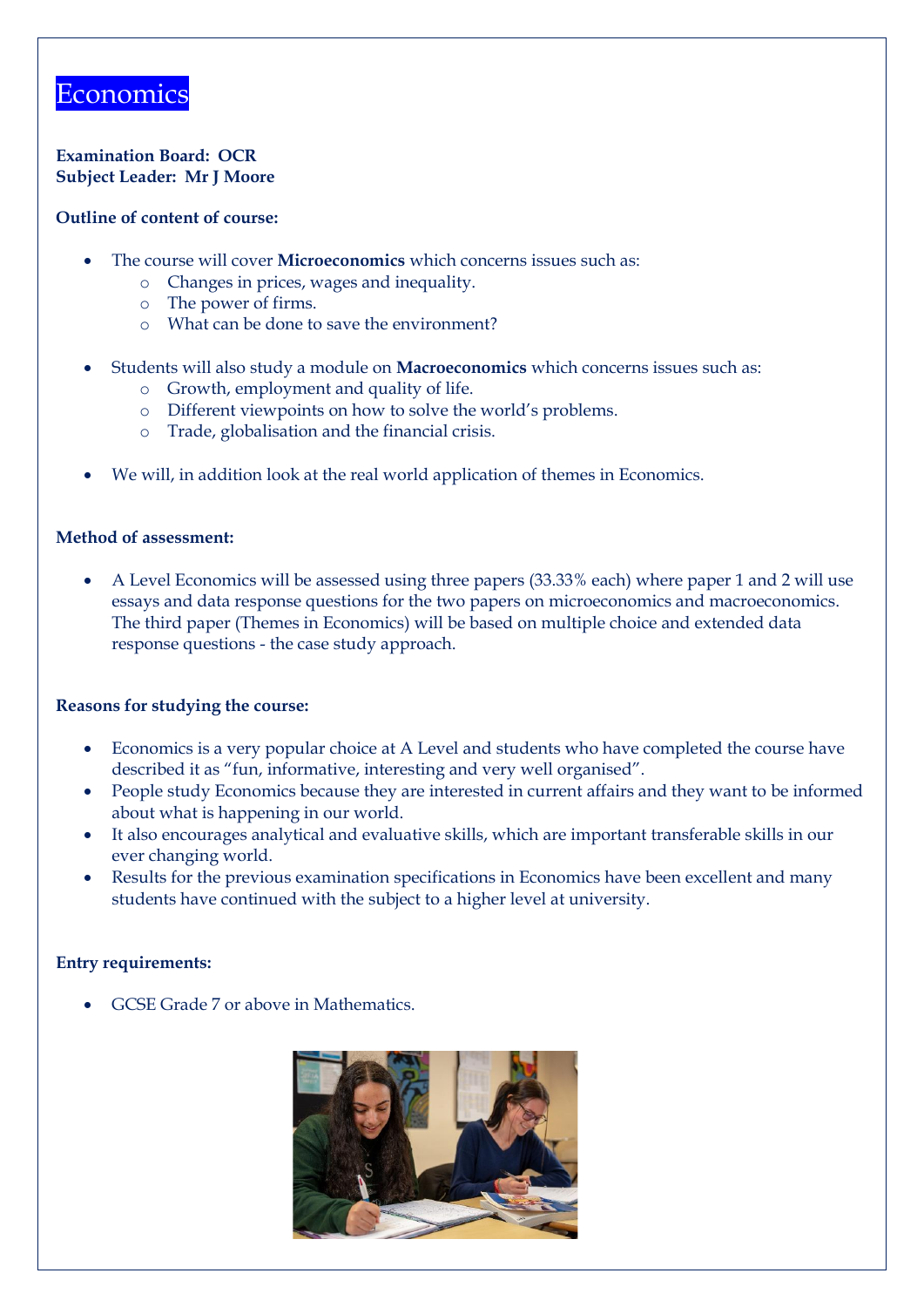### Politics

**Examination Board: Edexcel Subject Leader: Mr T Hughes, Mr T Warner**

### **Outline of content of course:**

### • **Component 1 – UK Politics – 9PLO/01:**

This component will allow you to investigate how people and politics interact. You will explore the emergence and development of the UK's democratic system, the role and scope of political parties and the role of the individual in the political process, their relationship with the state and their fellow citizens. A key aspect will be looking at the democratic system, voting behaviour and the influence of the media. In addition three traditional political ideas - conservatism, liberalism and socialism - will be studied looking at the core ideas and principles of these and how they apply in practice to human nature, the state, society and the economy. You will also look at the divisions within each idea and their key thinkers.

### • **Component 2 – UK Government – 9PLO/02:**

This component will allow you to study the rules governing politics in the UK, and the specific roles and powers of UK government – the legislative, judiciary and executive. Study will focus on the constitution, parliament, Prime Minister and relationships between the different branches of government. This will enable you to assess where sovereignty currently lies within the UK political system. In addition you will consider one of five additional political ideas - nationalism. As with component one you will consider the core ideas, principles, effects of these ideas, divisions and key thinkers.

### • **Component 3 – Comparative Politics – the USA – 9PLO/3A:**

Key topics studied in this highly relevant unit include: the US Constitution and federalism, US Congress, US Presidency, US Supreme Court and civil rights, democracy and participation, and comparative theories. The latter topic will act as a very valuable mechanism to revisit and revise the work covered in Year 12.

### **Method of Assessment:**

• Each component will be assessed through a two hour exam (one for each component).

### **Reasons for studying the course:**

- To develop your interest in and understanding of British politics and the politics of the USA.
- To develop your understanding of critical issues which affect your day to day life as a UK citizen.
- Politics is a highly regarded A Level for university entrance and enables you to go on to study a variety of disciplines, including Human Social and Political Sciences, International Relations and Law.

### **Entry Requirements:**

• GCSE Grade 7 or above in English Literature.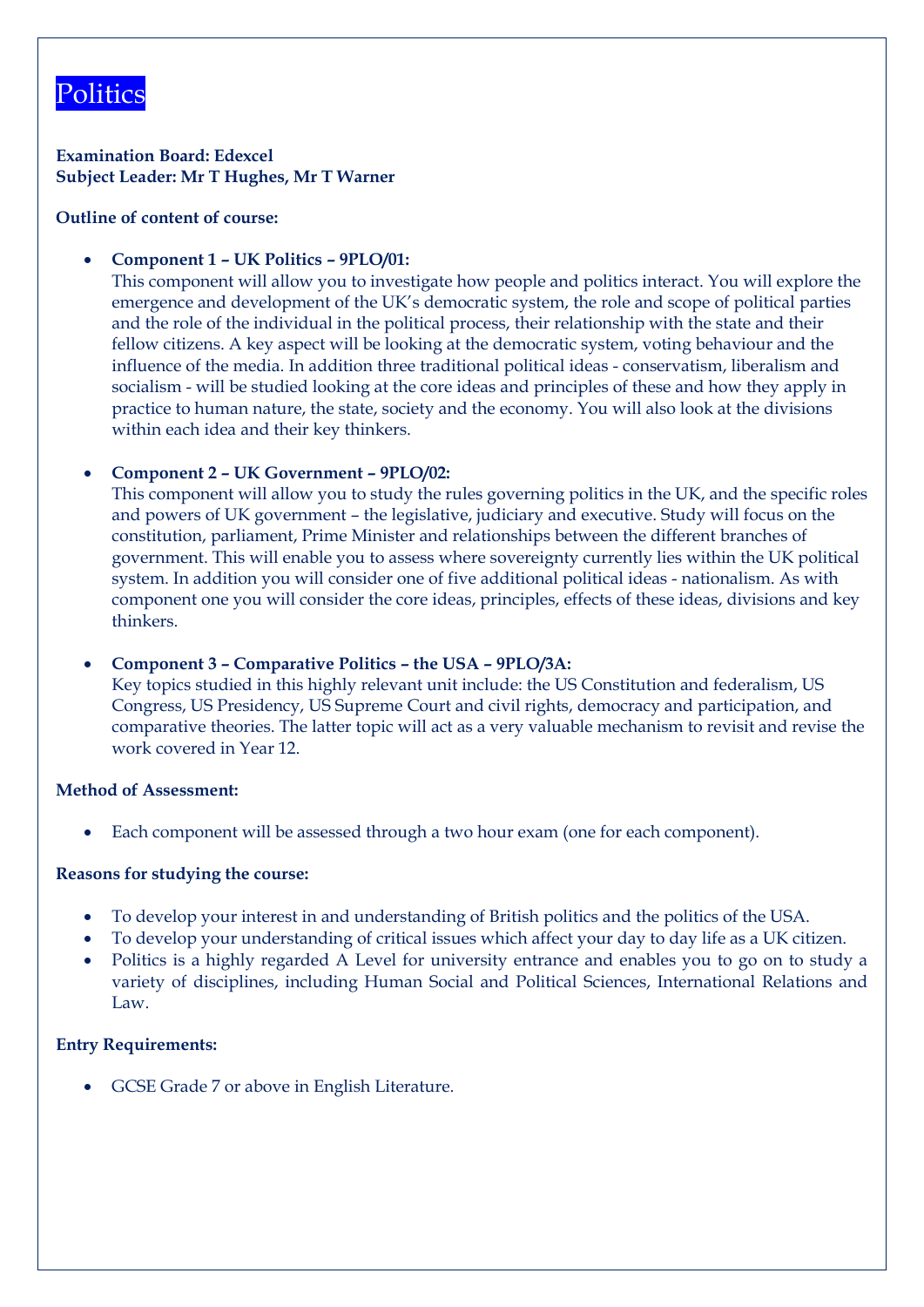### French

### **Examination Board: Edexcel Subject Leader: Mrs V Caffier**

### **Outline of content of course:**

- Study of a range of social topics relating to France and French speaking countries, including Family, Education, Work, Music, Media, Festivals and Traditions, Immigration and Multiculturalism, Occupation and Resistance.
- Study of a range of films and literary texts in detail.
- Promotion of cultural understanding through language using a range of written and spoken materials including contemporary materials, literature and film.
- Specific translation techniques.
- Lessons conducted largely in French.
- Independent research into a topic of personal interest.
- The aim is to enable students to communicate confidently and clearly in French.

### **Method of assessment:**

At the end of year 13 there will be:

- an Oral test (18 minutes) 30%.
- a Reading, Listening and Translation paper, (1 hour 50 minutes) 40%.
- a Written paper: 2 Literature/Film Essays and Prose translation (2 hours 40) 30%.

### **Reasons for studying the course:**

- Learning a language is increasingly important in a global economy. The ability to offer a language such as French is considered an asset by most global companies.
- Study of French has great value in terms of cultural enrichment, personal understanding and global citizenship and understanding.
- French is an official language of the UN and the EU and spoken in many countries, including the developing world.
- French literature and culture pervades our life in the UK and many students enjoy the opportunities to visit France in the Sixth Form or in later life and to be able to communicate with confidence.
- A level languages are excellent preparation for university study in a range of subjects, providing evidence of interest in society and social issues and of personal communication and social skills.
- A level language lessons are lively and interactive, involving a lot of group and pair discussion of current issues and matters of interest. Students report enjoyment of the subject and of lessons.

### **Entry requirements:**

• GCSE Grade 7 or above in French.

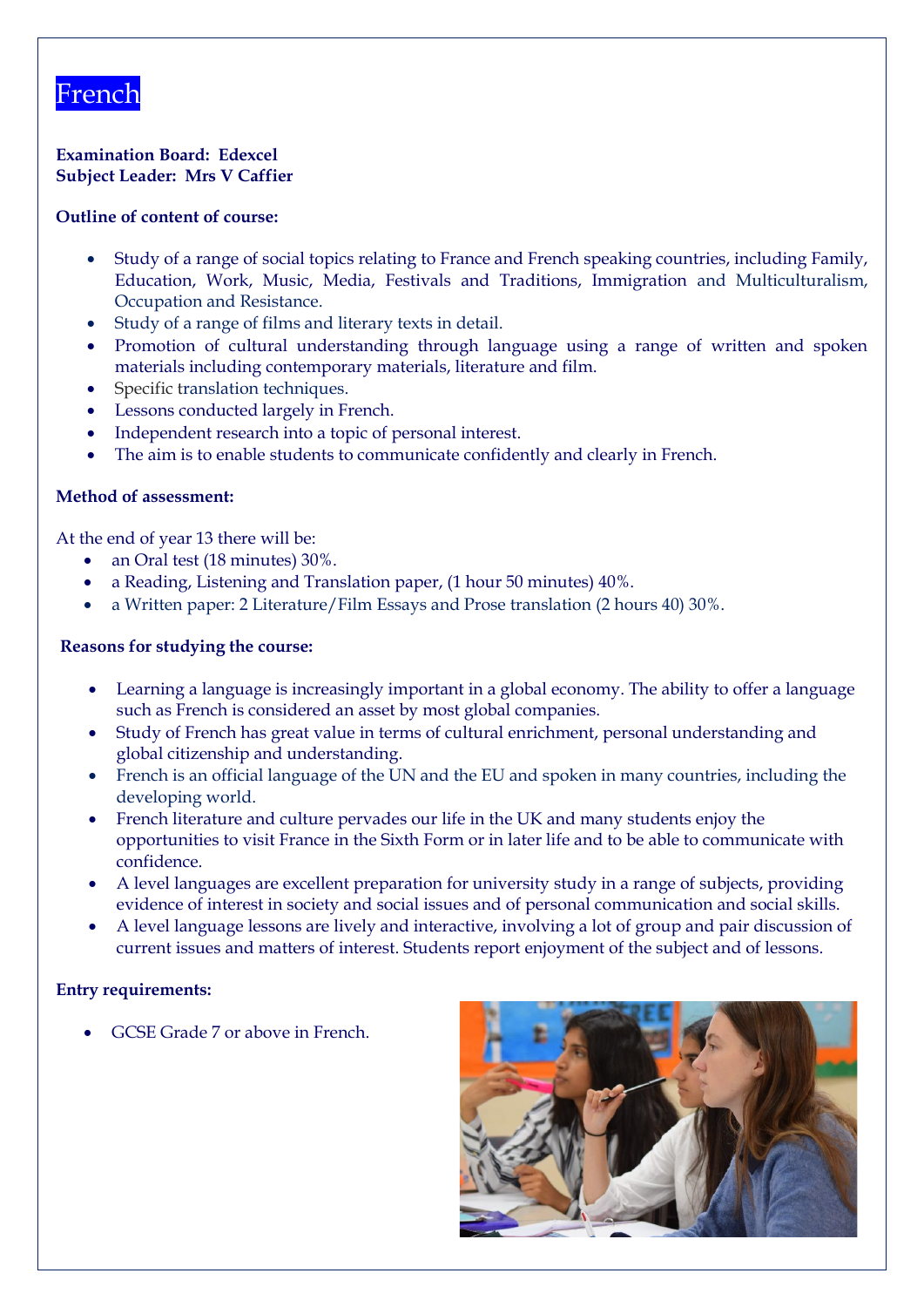### German

### **Examination Board: Edexcel Subject Leader: Mrs K Goettl**

### **Outline of content of course:**

- Regular practice of all four language skills: Speaking, Listening, Reading and Writing.
- Study and use of a range of contemporary written and spoken materials.
- Study of literature and film.
- Study of a range of topics including Nature and Environment, Education, The World of Work, Music, Media, Festivals and Traditions, Integration and Multiculturalism, Immigration, Life in the GDR, German Reunification and Germany since Reunification, with cross curricular links to economics, history, politics and current affairs.
- Lessons conducted largely in German.

### **Method of assessment:**

At the end of Year 13:

- 
- Listening, reading and translation. 1 hour 50 minutes.
- Written response and translation. 2 hours 40 minutes.

**Reasons for studying the course:**

- To enable students to express themselves in a wide variety of contexts, in both spoken and written German and to foster a lively interest in the people, affairs and cultural background of German speaking countries.
- To equip students for further study of German at university level and beyond through independent research projects.
- Knowledge of German can widely enhance your career, since many international companies see German-speaking employees as a great asset, as a result of Germany's vital role in scientific research, innovation and trade.
- Germany financially sponsors over 60,000 international exchanges each year. There is a wide range of opportunities for foreigners to study in German-speaking countries.

### **Entry requirements:**

• GCSE Grade 7 or above in German.



• Oral. 18 minutes.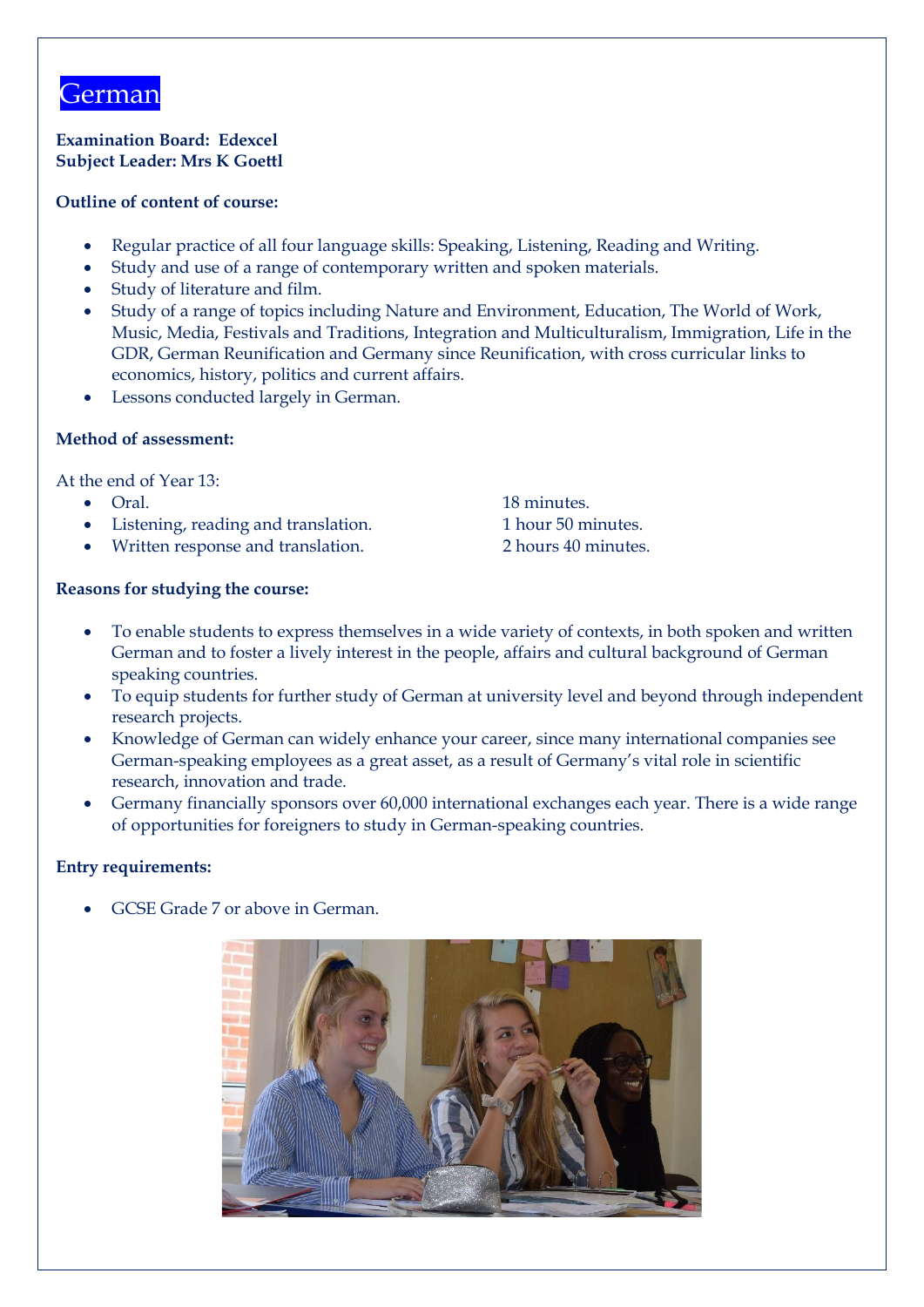### Spanish

**Examination Board: Edexcel Subject Leader: Mrs C Santos**

### **Outline of content of course:**

- The development of language skills in Spanish, using a range of contemporary written and spoken material and practising all language skills: Speaking, Listening, Reading and Writing, as well as developing an understanding of grammar.
- A focus on communicating confidently and clearly in the foreign language with lessons conducted largely in the target language.
- The development of intercultural understanding of the Hispanic world through a range of written and spoken materials (including contemporary materials, literature, song and film).
- The study of literature and film.
- Four themes, which address a range of social issues and trends, as well as aspects of the political and artistic culture of Spain and Spanish-speaking countries:
	- 1. The evolution of Spanish society.
	- 2. Political and artistic culture in the Hispanic world.
	- 3. Immigration and multicultural society in Spain.
	- 4. Franco's dictatorship and transition to democracy in Spain.

### **Method of assessment:**

- **Paper 1** Listening, Reading and Translation. 2 hours 40% Students will be assessed on their understanding of spoken and written Spanish from a variety of authentic texts and listening material, as well as their ability to translate from Spanish into English.
- **Paper 2** Written response to works and Translation. 2 hours 40min 30% Students will study two Spanish works: either two literary texts, or one literary text and one film from a list. In paper 2, students will be asked to write two essays (300-350 words each) from a choice of two questions, about the works studied in class.
- **Paper 3** Speaking 21-23 minutes (includes 5 minutes' preparation). 30% Students will complete two tasks: Task 1 is a six or seven-minute discussion on a stimulus card from a theme of their choice. Students will have 5 minutes to prepare for this task before the discussion starts. Task 2 is a 10 or 11-minute presentation and discussion of the student's independent research project, which must be linked to the social and cultural context of the language studied.

### **Reasons for studying the course:**

- Improving your language skills and following your interest in the Spanish speaking world will expand your horizons and allow you to develop greater intercultural understanding.
- The course is an excellent preparation for university courses both in languages and as a supporting skill for the study of other subjects.
- The importance of learning a language cannot be overstated; it is a skill which is highly valued by employers.

### **Entry requirements:**

• GCSE Grade 7 or above in Spanish.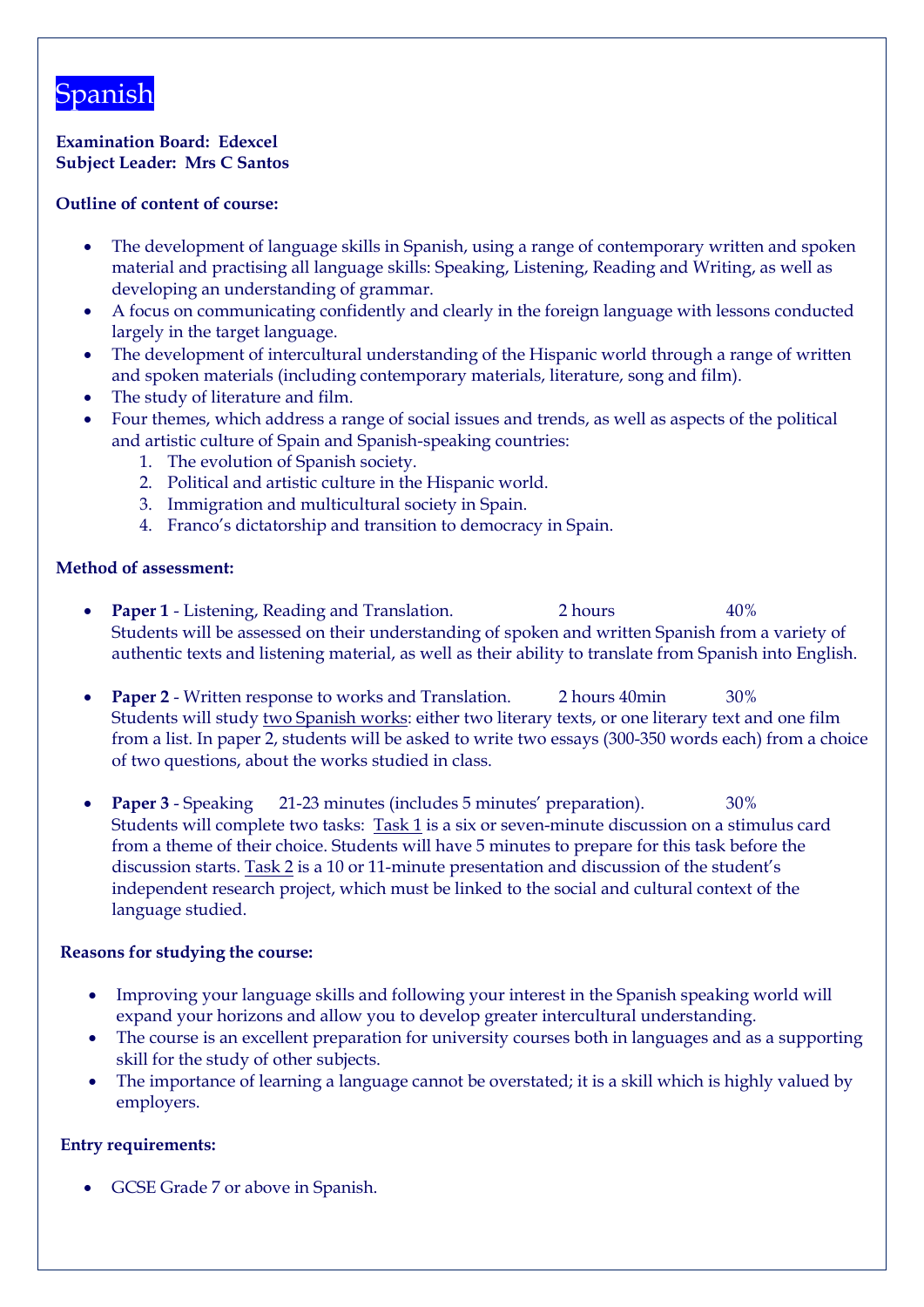### Latin

**Examination Board: OCR Subject Leader: Mr G Lodge**

### **Outline of content of course:**

- *Reading and appreciation of authentic texts*; witness the impact of loss in warfare in the conclusion of Virgil's Aeneid, feel the venom of scorned women in the proto-fan-fiction of Ovid's Heroides, investigate the intrigue of a murdered step-father in Cicero's Pro Cluentio, and explore the scandal of the final days of Tiberius' imperial reign in Tacitus' Annals.
- *Developing literary skills*; we will continue to use the textual analysis skills developed at GCSE to identify the techniques of the author and form our own interpretations of the prescribed literature.
- *Practising and building upon language skills acquired at GCSE;* after recapping the grammar covered at GCSE, we will learn new skills and hone these with plenty of translation practice.
- *Enhancing vocabulary knowledge*; we will fully understand all the different word forms and consolidate learning with regular testing.
- *Gaining some understanding of the culture, politics and social life of Rome at significant periods in its history*; everything we read in Latin will give a fuller understanding of the characters and events in the Ancient World, and this will be supported by looking at the historical context of the pieces.

### **Method of assessment:**

- Unseen translation of 1 prose (Livy) and 1 verse (Ovid) passage (33%).
- Comprehension and translation of an unseen prose passage, **or** translation of a passage from English into Latin (17%).
- Literature study of prose and verse texts (25% each).

### **Reasons for studying the course:**

If you have enjoyed GCSE Latin, find challenge but satisfaction in translation and enjoy learning about the Ancient World, then A Level Latin is probably the right choice for you. By continuing to build your Latin skills you will gain a broad, first-hand view of the Roman world through access to ancient literature. The rigorous, logical and analytical nature of Latin makes it a strong accompaniment to any other A Level.

### **Entry requirements:**

• GCSE Grade 7 or above in Latin.

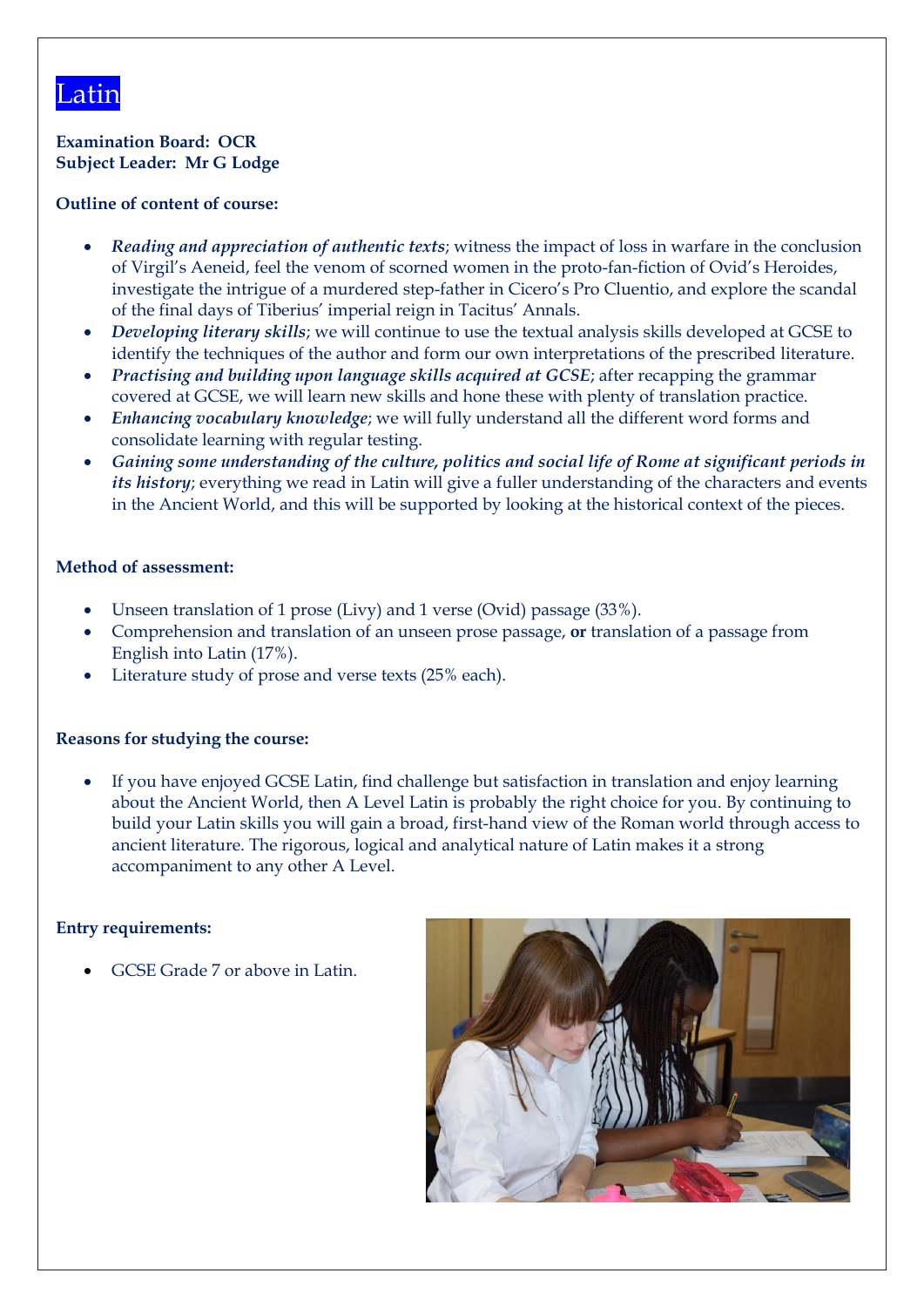### Italian - GCSE (beginners)

**Examination Board: Edexcel Subject Leader: Mrs K Adams**

### **Outline of content of course:**

This exciting **GCSE** course is **designed for beginners and no previous knowledge of Italian is required.** It is based around five broad themes - Identity and Culture; Local Area, Holidays and Travel; School; Future Aspirations, Study and Work; International and Global Dimension - which are divided into subtopics introducing different elements of cultural life:

During the course, you will:

- Learn to communicate clearly in written and spoken Italian in a range of situations.
- Develop a systematic understanding of Italian grammar.
- Learn to understand and produce texts in different registers of language according to context.
- Develop intercultural understanding by studying the language and texts relevant to Italian culture.
- Have the opportunity to visit Italy through our well-established exchange link with the Liceo Canova in Treviso, near Venice and gain first-hand experience of the similarities and differences between your own and Italian culture.

#### **Method of assessment:**

#### **Paper 1: Listening and understanding (25%) 45 minutes:**

• Recorded texts with various question types and answers in Italian or English.

#### **Paper 2: Reading and understanding (25%) 1 hour:**

- Reading: texts from a range of sources with various question types and answers in Italian or English.
- Translation: a short passage of Italian to translate into English.

### **Paper 3: Oral Examination (25%) 12 minutes (with 12 minutes preparation):**

Conducted by the teacher, recorded and marked by an external examiner.

- Task 1: Role play task.
- Task 2: Discussion of a picture based on one of the themes.
- Task 3: Conversation based on two topics, the first chosen by the student, the second by Edexcel.

#### **Paper 4: Writing (25%) 1 hour 20 minutes:**

- Question 1: 80 90 words from a choice of two tasks.
- Question 2: 130 150 words from a choice of two tasks.
- Question 3: Translation into Italian of a short English text.

#### **Reasons for studying the course:**

- To develop a love of all things Italian, gain a working knowledge of this beautiful language and better appreciate the rich cultural heritage that Italy has given western civilisation. The route to many enjoyable holidays!
- To demonstrate that you are a competent language learner by successfully completing an accelerated language course.
- To add an extra string to your bow if you are taking A level Languages or keep your language skills going and provide an interesting contrast to a science-based Sixth Form programme of study.

#### **Entry requirements:**

• GCSE Grade 6 or above in a modern foreign language.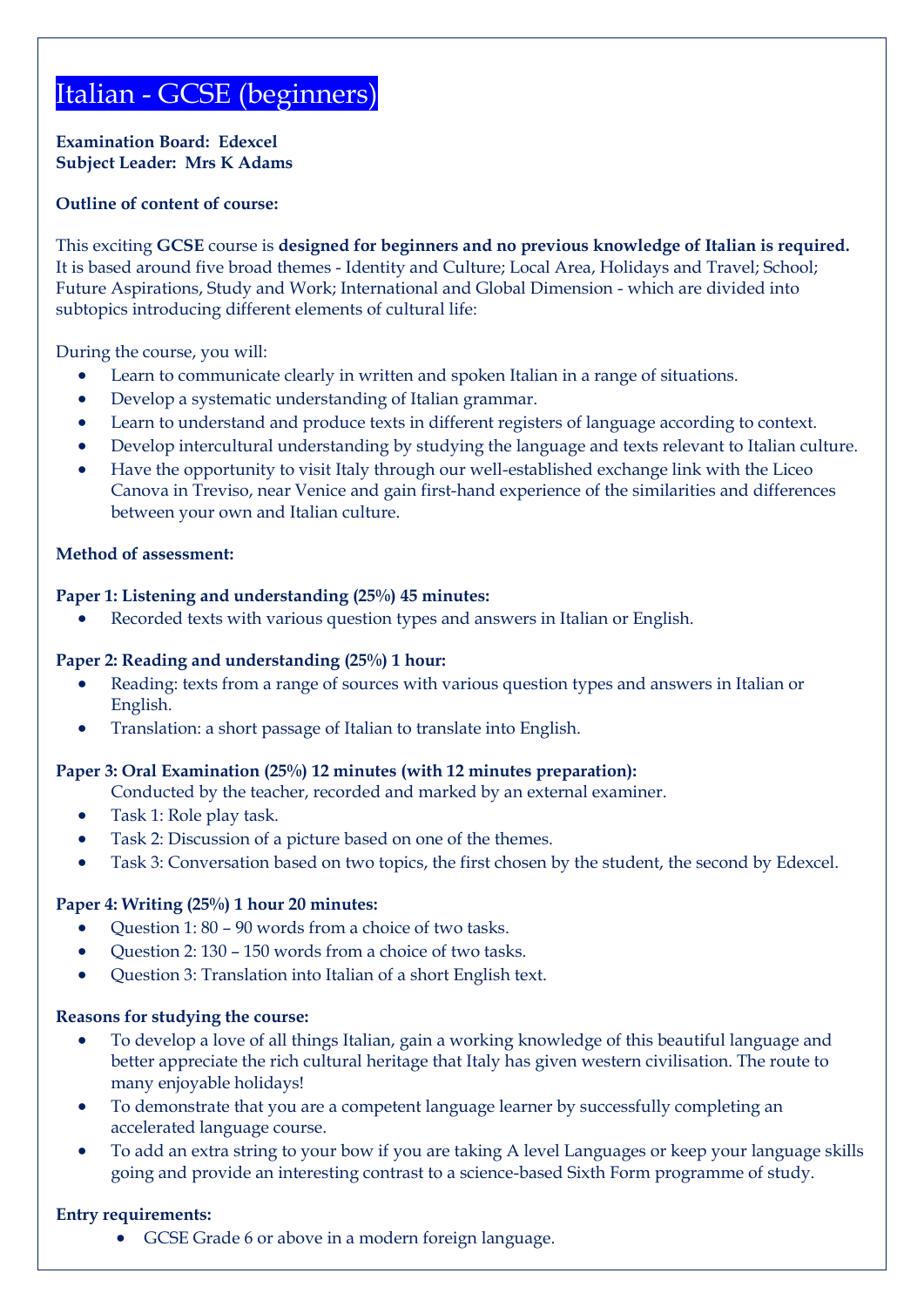

### **Examination Board: OCR Subject Leader: Mr J Harvey**

### **Outline of content of course:**



- This OCR specification encourages a rounded exposure to different aspects of Art, Craft and Design, which allows students to develop a sound grounding in a number of areas whilst exploring ideas and carrying out their intentions in a variety of artistic disciplines.
- The first half of the course will take the form of an 'art foundation phase' where students will explore a range of mediums such as film, fashion, photography, graphics etc within a theme.
- An awareness of life outside of the school environment is important and this involves time visiting art galleries. Residential art visits are also encouraged.
- Candidates produce a portfolio of work from given starting points, topics or themes determined by their centre.
- Critical and contextual thinking is also a fundamental part of the course and students are expected to research and write about the work of other practitioners.
- The focus is on including work that shows exploration, research, acquisition of techniques and skills.
- Throughout this course, we encourage the development of work around personal interests to develop a mature portfolio of evidence to support further study.

### **Method of assessment:**

- **Component 01 is the personal investigation**. Units are internally set and externally moderated.
- This component also includes a personal investigation of 3000 words.
- **Component 02 is the examined unit** and is externally set through an early release exam paper, internally marked and externally moderated.
- Candidates select one starting point from an early release question paper and are given a minimum of 3 months in which to plan and prepare for a controlled test. (15 hour exam)
- Candidates are given a timed controlled test to work on developing their idea into a realisation/outcome.
- Candidates present their final work for external moderation at an end of year exhibition.

### **Reasons for studying the course:**

- Art forms a language which complements those of the literary, mathematical, scientific and factually based subjects, and is especially concerned with the development of those complex mental processes involved in visual perception, self-expression and aesthetic experience.
- Art and Design fosters and encourages direct personal expression, imagination, sensitivity, conceptual thinking, and powers of observation, analytical abilities and practical attitudes. Art can help students develop creative and transferable skills to take into any career.
- Through direct experience of practical skills and theoretical studies, the course leads to full understanding of the part played by the Arts in the history of our development. In doing so, it widens cultural horizons and enriches each student's personal resources and self-confidence.

### **Entry requirements:**

The A Level course builds on the skills, knowledge and understanding acquired by candidates taking Art at GCSE. It is desirable to have achieved a GCSE Grade 7 or above in Art.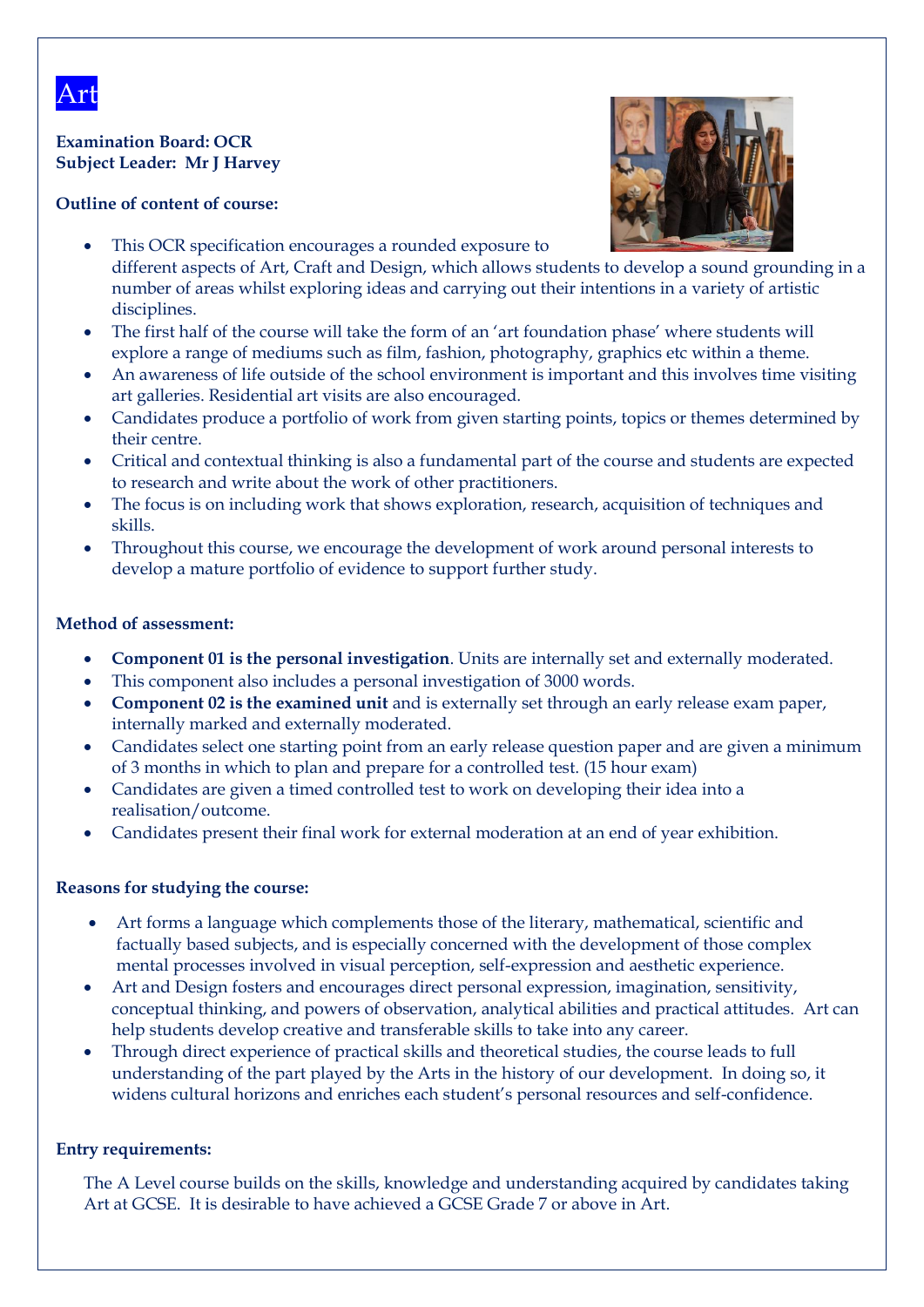### **Examination Board: Eduqas (WJEC) Subject Leader: Mr C Lamberti**

### **Outline of content of course:**

- During the study of A Level Music students will study music from across the centuries, from all around the world and from numerous cultures. They will gain an understanding not just of the technical musical features of the styles examined but also the historical and social context from which the music came. Students will listen to numerous pieces of music during the course and learn to apply skills of aural analysis to everything they hear. Although there are specified set works which will be studied in intricate detail, candidates will also listen to music related to these works to ensure they leave the school with a broad yet thorough understanding of the musical world. There will be a specific focus on music from the Western Classical Tradition (Baroque, Classical and Romantic) alongside the genre of Jazz (Ragtime, Early Jazz, Dixieland, Big Band, Bebop and Cool). Finally there will be a focus on 20<sup>th</sup> Century Music.
- Students will use this increasing awareness of a wide variety of musical styles to inform their own composition and performance.

### **Method of assessment:**

- Listening paper.
- Set Work Analysis.
- Performance.
- Composition portfolio.

### **Reasons for studying the course:**

- Music is a highly valued subject due to its dualistic nature, being both practical and academic.
- The course provides an opportunity to study not just music but the culture and history of a wide variety of nations and peoples.
- Music is always an attractive qualification to universities as it demonstrates a student's broad subject base and suggests commitment to activities beyond the curriculum.
- Music is a subject that demonstrates to employers that you are not only a team player but also a creative thinker with the ability to work independently.
- Sixth Form students who continue to study Music demonstrate a dedication to an instrument(s) over a significant time span.

- GCSE Grade 7 or above in Music.
- You should also be at least working towards Grade 6 on your chosen instrument as well as working towards Grade 5 Music Theory.

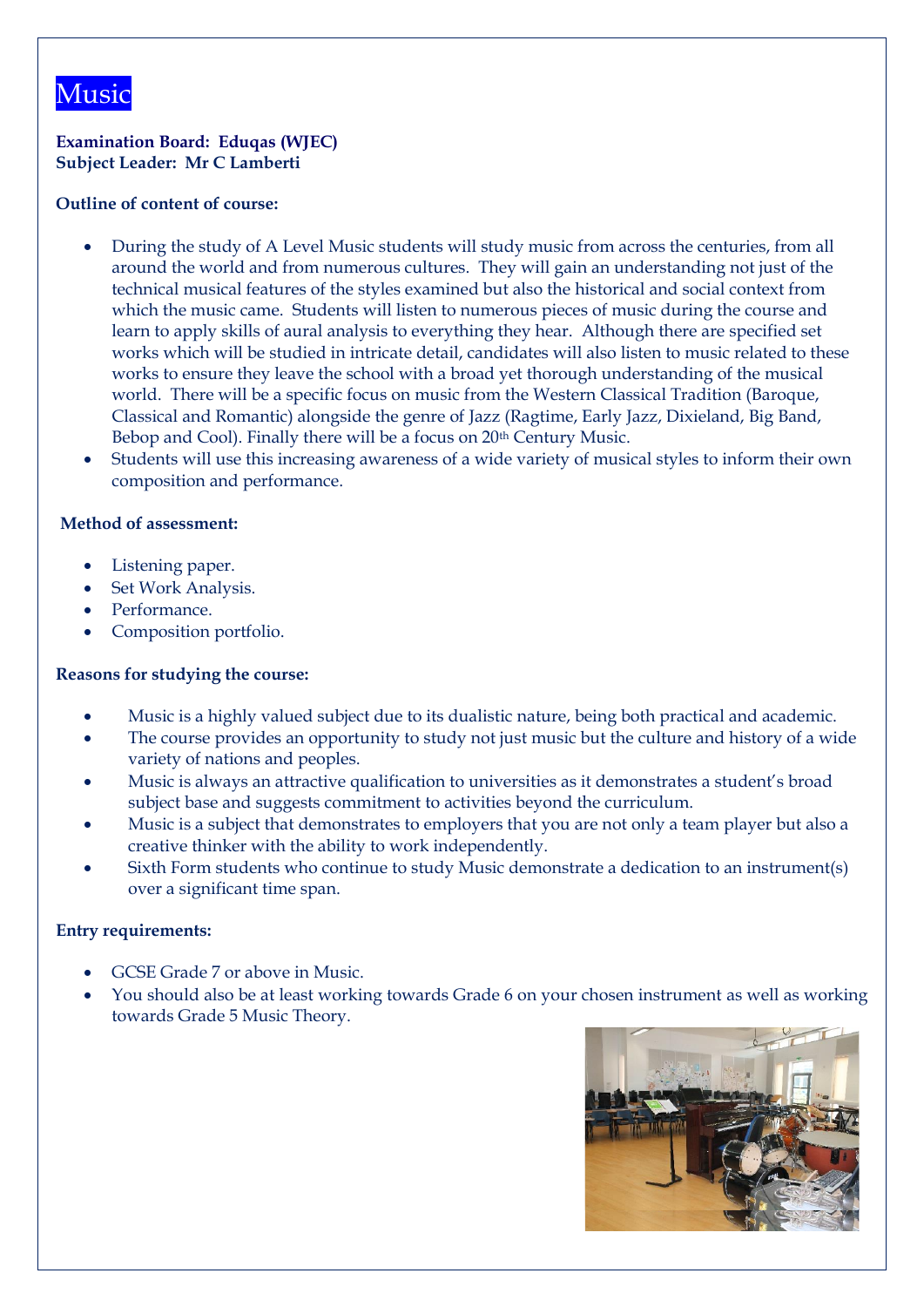### Theatre Studies

### **Examination Board: AQA Subject Leader: Mr A Selby**

### **Outline of Course Content:**

- As a student of Theatre Studies you will explore a wide variety of theatrical texts, including: Our Country's Good by Timerlake Wertenbaker and A Servant to Two Masters by Carlo Goldoni.
- Students will undertake a practical exploration of various different theatical practioners and theatre-makers, including: Frantic Assembly, Antonin Artaud, Steven Berkoff, Bertolt Brecht and Konstantin Stanislavski.
- Students will regularly experience live theatre peformances as part of the course. This is both to inform their appreciation and understanding in preparation for the written exam, but also to aid and abet their practical ideas for devised and scripted performances.
- Collaboration and cooperation are essential mediums for a Theatre Studies student. Students will be expected to work together when developing a piece of Drama for performance.

| <b>Methods of Assessment</b>                                                                                                                                                                                                                               |                                                                                                                                                                                                                                                         |                                                                                                                                                                                                                                                                                                                |
|------------------------------------------------------------------------------------------------------------------------------------------------------------------------------------------------------------------------------------------------------------|---------------------------------------------------------------------------------------------------------------------------------------------------------------------------------------------------------------------------------------------------------|----------------------------------------------------------------------------------------------------------------------------------------------------------------------------------------------------------------------------------------------------------------------------------------------------------------|
| <b>Component 1</b><br><b>Written Examination</b>                                                                                                                                                                                                           | <b>Component 2</b><br><b>Creating Original Drama</b>                                                                                                                                                                                                    | <b>Component 3</b><br><b>Making Theatre</b>                                                                                                                                                                                                                                                                    |
| 40% of total grade; 80 marks.                                                                                                                                                                                                                              | 30% of total grade; 60 marks.                                                                                                                                                                                                                           | 30% of total grade; 60 marks.                                                                                                                                                                                                                                                                                  |
| What's assessed?<br>A comprehensive knowledge<br>and understanding of<br>Drama and Theatre<br>through:<br>The study of two set<br>$\circ$<br>texts;<br>An analysis and<br>$\circ$<br>evaluation of a live<br>theatre performance.<br>1x 3 hour examination | What's assessed?<br>The performance of a devised<br>drama performance<br>influenced by the work and<br>methodologies of one<br>prescribed practitioner.<br>$[20$ marks]<br>A working notebook<br>detailing your devising<br>process.<br>$[40$ marks $]$ | What's assessed?<br>The performance of an<br>$\bullet$<br>extract where the<br>methodology of a prescribed<br>practitioner has been<br>applied.<br>$[40$ marks]<br>A reflective report analysing<br>$\bullet$<br>and evaluating the theatrical<br>interpretation of three<br>extracts.<br>$[20 \text{ marks}]$ |

### **Reasons for studying the course:**

- The multi-disciplinary nature of the Theatre Studies course means that it is favoured by many renowned academic institutions and universities.
- For the development of a student's practical abilities. Theatre Studies will enable students to develop and expand their practical skill set in lessons and assessed work.
- To develop a wider understanding and appreciation of theatrical roles and repsponsibilities, including: lighting, sound, costume design, set design, directing and stage management.
- It enables students to develop a very wide range of skills such as team working, self-motivation and communication skills as well as the skills of dramatic analysis and interpretation and technical skills relevant to performance and production.
- It enables students to develop skills in order to pursue work in a variety of disciplines, including: social work; law; education; advertising; theatre; hospitality and academia.

### **Entry requirements:**

- GCSE Grade 6 or above in GCSE Drama\*
- GCSE Grade 6 or above in GCSE English Literature

*\* We will consider a student who has not previously studied Drama, but a commitment to, and an appreciation of Drama and Theatre must be demonstrated.*